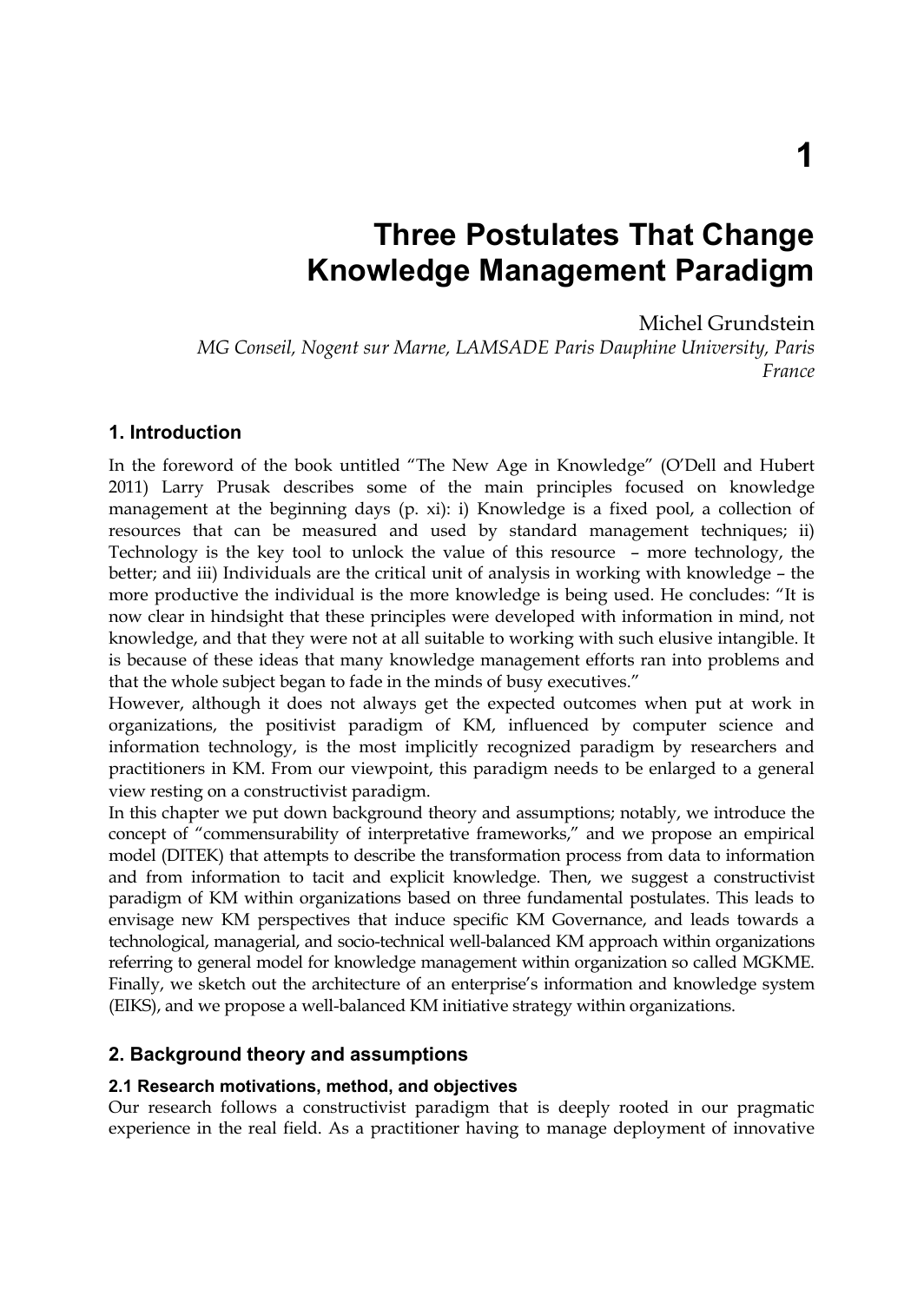technologies (such as computer aided design, knowledge based systems, and others) in large companies just when these technologies were conceived into universities and laboratories, we observed that we always needed to elaborate a model with socio-technical perspectives, which could be used as a pattern of reference for all stakeholders in order to engender the essential learning process that leads people to appropriate and use these technologies. Later on, when becoming Associate Researcher in the domain of KM, we perceived the lack of general model of KM that integrates socio-technical perspectives. This point of view is often disregarded when considering the technical approach of KM, although hundred of frameworks can be found in the literature (CEN-CWA 14924-1, 2004). As a practitioner we always had to consider the constructivist paradigm that underlies the creation of knowledge, and consequently KM approach. As a researcher we always had to be confronted with the positivist paradigm that most often considers knowledge independently of its links with action, and the context of organizations. Thus, our researches, notably in the domain of KM, are continuously oriented towards a well-balanced use of positivist and constructivist paradigms within organizations.

#### **2.2 The dominant positivist paradigm of KM**

Numerous authors analyzed the notions of data, information and knowledge. Let us quote notably Davenport and Prusak (1998, pp.1-6), Sena and Shani (1999), Takeuchi and Nonaka, (2000), Amin and Cohendet, (2004, pp. 17-30), Laudon and Laudon, (2006, p. 416). Besides, Snowden (2000,) makes the following synthesis: "The developing practice of knowledge management has seen two different approaches to definition; one arises from information management and sees knowledge as some higher-level order of information, often expressed as a triangle progressing from data, through information and knowledge, to the apex of wisdom. Knowledge here is seen as a thing or entity that can be managed and distributed through advanced use of technology…The second approach sees the problem from a sociological basis. These definitions see knowledge as a human capability to act (pp. 241-242)."

The dominant positivism paradigm of KM is implicit in the DIKW (Data-Information-Knowledge-Wisdom) hierarchy model. This model induced numerous computers and information researches. For example, (Rowley, 2007) revisiting the DIKW hierarchy by examining the articulation of the hierarchy in a number of widely read textbooks in information systems and knowledge management preferably published in 2003 and later, noted that "there is a consensus that data, information and knowledge are to be defined in terms of one another, although data and information can both act as inputs to knowledge; the tangle of concepts can be explored at two levels – the relationship between data and information, and the relationship between information and knowledge p.174);" and she raised the question: "Is there a sharp divide between data, information and knowledge, or do they lie on a continuum with different levels of meaning, structure and actionability occurring at different levels (p. 175)."

More recently, (Muller and Maasdorp 2011) point out the dominance of the DIK model in information science. They have three conjectures as to why knowledge management practitioners and authors prefer the DIK model. The first one concerns information theory background, the second one is about simplicity, and the third one rests on accumulative worldview. Their ideas are closely akin to ours. Let's quote some of their conjunctures: "the first possible explanation for the dominance of the DIK model in KM is that it is an effect of background in information theory or communication theory of the practitioner or the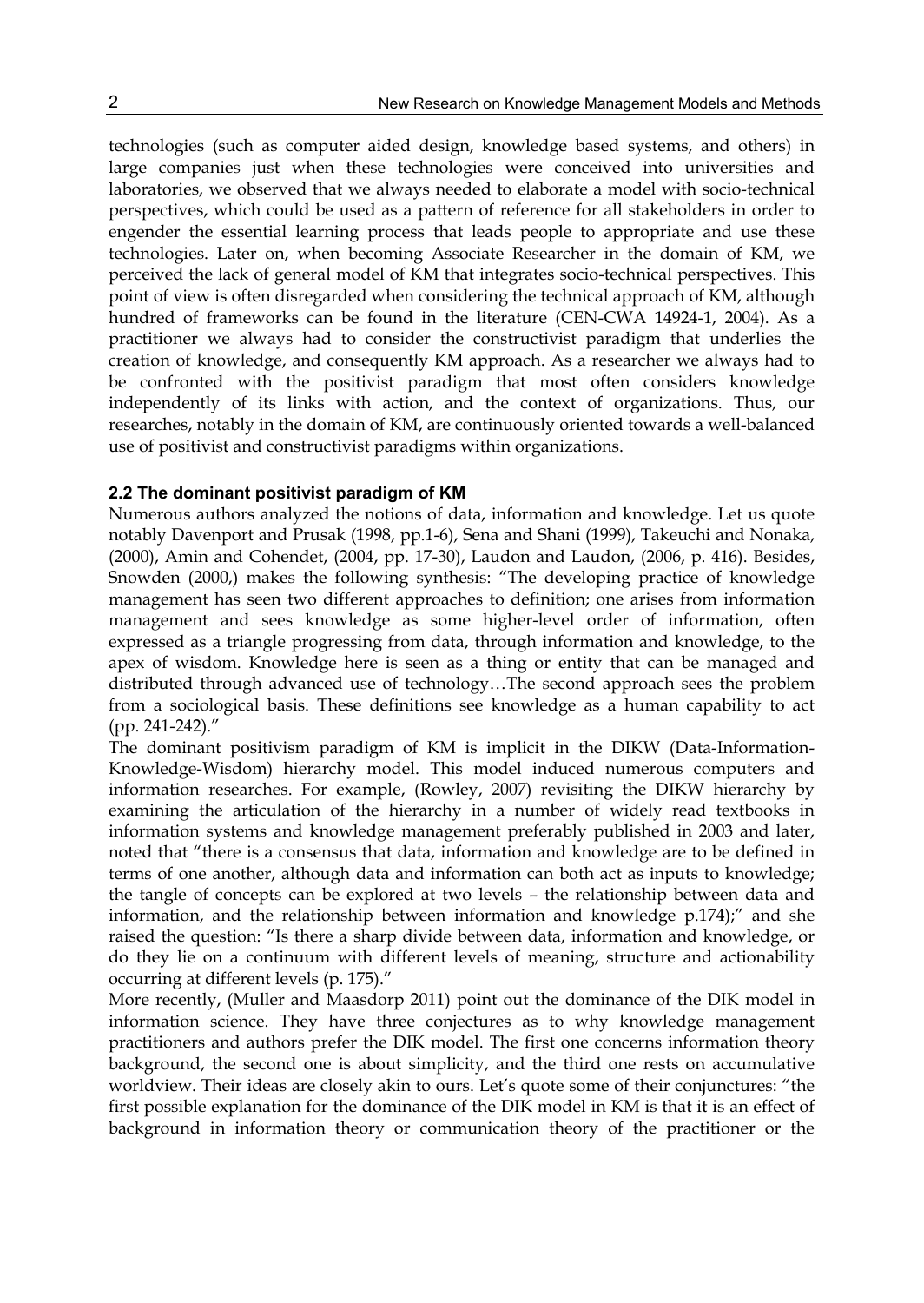author; the second conjecture is that simplicity counts in management and that this has the effect of privileging a theoretical position that is clearly linked to a working and productive legacy in information system but more importantly, clears up the messy situation of exactly understanding the notion of knowledge in organizations; the third conjecture is painted on an even broader canvas. If one has a worldview that is cumulative and sees the world as consisting of innumerable little bits (now not in the technical sense) of matter that all add up to the while by the process of accumulation and simple organization and categorization, then a data information knowledge model would make sense…That means that a mechanistic and positivist worldview is to be found at the base of the easy acceptance of the DIK model."

In fact, we think that, beyond all these studies, we have to position our thoughts in the contextual field where the notion of data, information, and knowledge are used: in our case, the field of enterprises and more generally organizations. That leads to conceive how the transformation process should be envisaged using the concept of commensurability of interpretative frameworks highlighted by (Tsuchiya 1993).

#### **2.3 The concept of commensurability of interpretative frameworks 2.3.1 Creation of Individual's tacit knowledge**

Our approach is built upon the assumption emphasized by Tsuchiya concerning knowledge creation ability. He states, "Although terms 'datum', 'information', and 'knowledge' are often used interchangeably, there exists a clear distinction among them. When datum is sense-given through interpretative framework, it becomes information, and when information is sense-read through interpretative framework, it becomes knowledge (p.88)". In other words, we can say that tacit knowledge that resides in our brain results from the sense given, through our interpretative frameworks, to data that we perceive among the information transmitted to us. Or rather, Knowledge exists in the interaction between an Interpretative Framework (incorporated within the head of an individual, or embedded into an artifact), and data.

In a different way, Wiig (2004) who highlights a discontinuity between information and knowledge describes this process clearly. He states, "The process, by which we develop new knowledge, uses prior knowledge to make sense of the new information and, once accepted for inclusion, internalizes the new insights by linking with prior knowledge. Hence, the new knowledge is as much a function of prior knowledge as it is of received inputs. A discontinuity is thus created between the received information inputs and the resulting new knowledge (p. 73)."

Consequently, we postulate that knowledge is not an object processed independently of the person who has to act. So, we can say that formalized and codified knowledge that are independent from individual, are not more than information. Furthermore, as emphasized by Haeckel (2000) we must discern "the knowledge of knower and the codification of that knowledge (p. 295)."

#### **2.3.2 Conditions for considering information as knowledge**

Tsuchiya emphases how organizational knowledge is created through dialogue, and highlighted how "commensurability" of the interpretative frameworks of the organization's members is indispensable for an organization to create organizational knowledge for decision and action (ref. Fig. 1). Here, commensurability is the common space of the set of interpretative frameworks of each member (e.g. cognitive models or mental models directly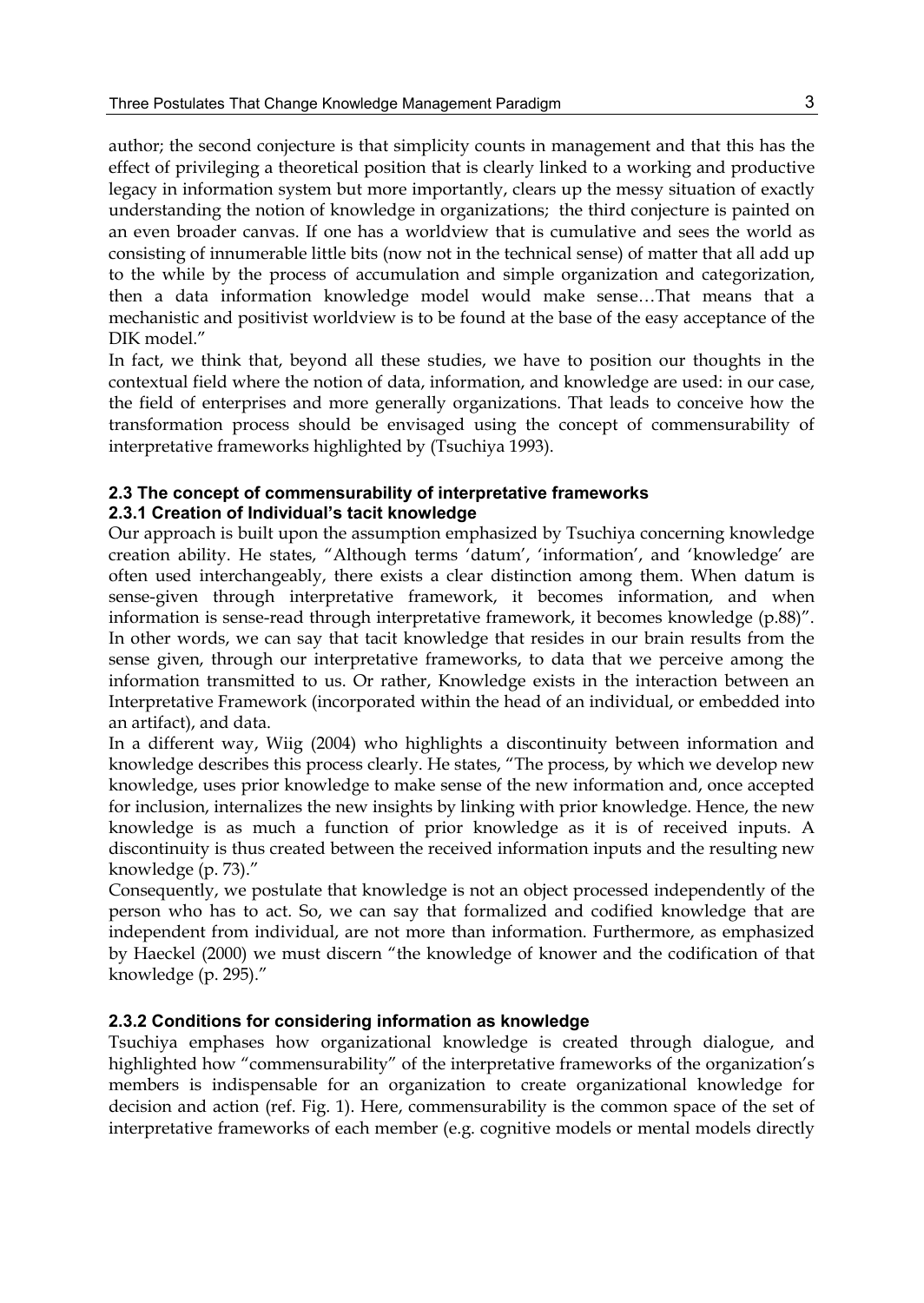forged by education, experience, beliefs, and value systems). Tsuchiya states "It is important to clearly distinguish between sharing information and sharing knowledge. Information becomes knowledge only when it is sense-read through the interpretative framework of the receiver. Any information inconsistent with his interpretative framework is not perceived in most cases. Therefore, commensurability of interpretative frameworks of members is indispensable for individual knowledge to be shared (p. 89)."



Fig. 1. Commensurability of Interpretative Frameworks (I.F.) and Individual Sense-Making

Consequently, information can only be assimilated to knowledge when members having a large commensurability of their set of interpretative frameworks commonly understand it in the same way. In that case, we call it "*information source of knowledge for someone*." Such is the case for members having the same technical or scientific education, or members having the same business culture. In these cases, formalized and codified knowledge make the same sense for each member; that enables to speak of knowledge bases, and flows of knowledge. However, one must take into account that interpretative frameworks evolve in a dynamic way: they are not rigid mindsets. Especially, when considering that, as time is going on, contexts and situations evolve. Thus, the contribution of scientific results, techniques and new methods, the influence of young generations being born with Web (Y generation or Digital Native), the impact of identity crisis and multiple cultures, modify the interpretative frameworks, and create a gap between individuals' commensurability of interpretative frameworks.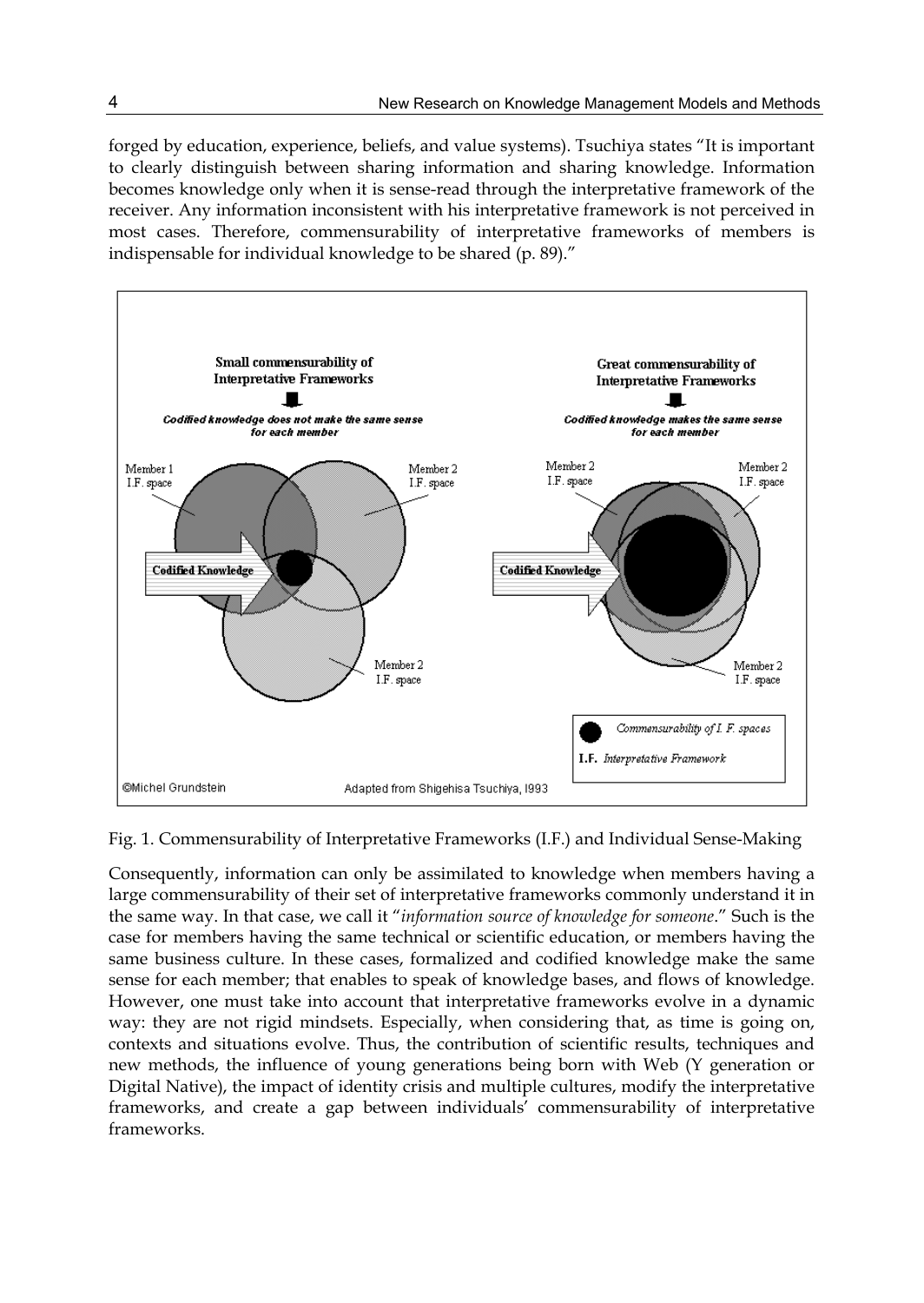## **3. From data to information, and tacit and explicit knowledge: The DITEK process model**

Relying to the theories and assumptions set out above, we elaborated a model that attempt to describe the transformation process from data to information, and from information to tacit and explicit knowledge. This model, called DITEK process model, describes at a first level the relationship between data and information, and at a second level the relationship between information, and tacit and explicit knowledge (ref. Fig. 2 and Fig. 3). Contrary to the idea of continuum between the concepts of data, information, and knowledge induced by the DIKW hierarchical model, DITEK process model shows a discontinuity between these concepts.

At a first level, we have to consider the relationship between data and information. This level must be thought as a basic process where data are discrete raw elements perceived, gathered, and filtered by a person before to be aggregated, supplemented, and organized into information (ref. Fig. 2).



Fig. 2. DITEK process model level 1: From data…to information

At a second level, we have to consider the relationship between information, and tacit and explicit knowledge. This level is in rupture with the first one, it presupposes that information already exists whatever are time and context in which it was created. Let's describe the transformation process.

A sender  $P_1$  is acting in specific context and situation at time  $T_0$ .  $P_1$  has pre-existing interpretative frameworks, previous tacit knowledge, and intentions. In an information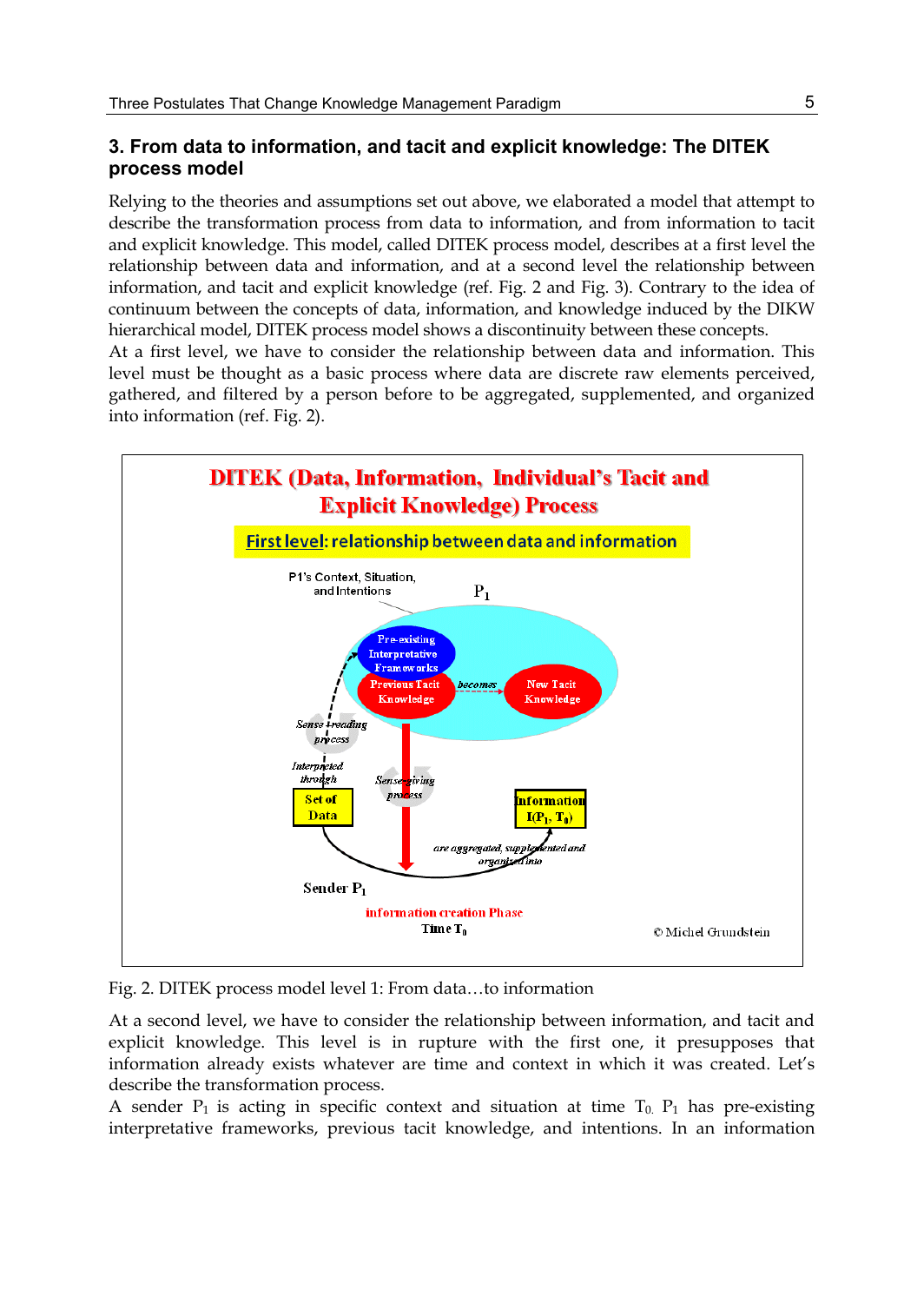creation phase,  $P_1$ , has direct access to a set of data outside himself. Then,  $P_1$  according to a sense-reading process - that depends of his pre-existing interpretative frameworks activated depending of his context, his situation, and his intentions, filters some of these data that take sense for him. At the same time, a sense-giving process using  $P_1$ 's previous tacit knowledge enables  $P_1$  to aggregate, supplement and organize selected data into information  $I(P_1,T_0)$ . Once created this information becomes a static object independent from  $P_1$ , and time. It is this information that is passed-on by the individuals or by means of the digital information system (DIS) where it is stored, treated and transmitted as a stream of digital data. During this process,  $P_1$ 's pre-existing interpretative frameworks are not changing; previous tacit knowledge can be reorganized and modified into new tacit knowledge.



Fig. 3. DITEK process model level 2: From information…to tacit and explicit knowledge

At a later stage of the first level process, at time  $T_{n}$ , when  $P_2$  perceives the information I(P<sup>1</sup>, T<sub>0</sub>) during a reception, self-reflection and observation phase, this information (P<sub>1</sub>,T<sub>0</sub>) is captured by  $P_2$ , who is in different context and situation than  $P_1$  who elaborates it.  $P_2$  has his own intentions. Then,  $P_2$  according to a sense-reading process, interprets this information (P1, T0), filtering data through his pre-existing interpretative frameworks activated depending of his context, his situation, and his intentions. At the same time, a sense-giving process that uses  $P_2$ 's previous knowledge operates, and engenders new tacit knowledge. That's the way that changes  $P_2$ 's pre-existing interpretative frameworks, and enriches  $P_2$ 's previous tacit knowledge enabling  $P_2$  to understand his situation, identify a problem, find a solution, decide, and act. The results of this process are modified interpretative frameworks, and new tacit knowledge.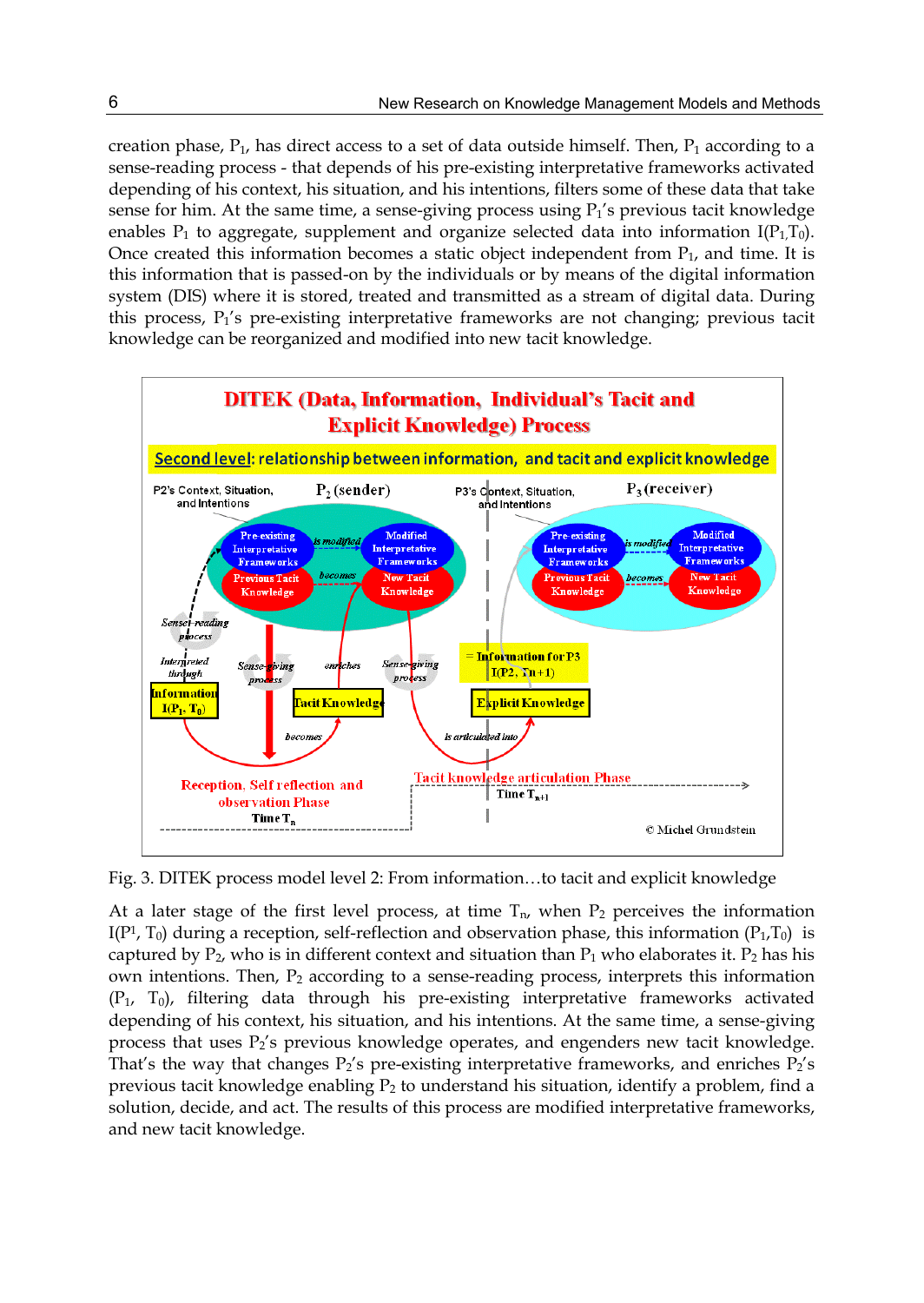The process of transformation of information into tacit knowledge is a process of construction of knowledge. Created knowledge, can be very different from one individual to another when the commensurability of their interpretative frameworks is small, whatever are the causes of it. There are large risks that the same information takes different senses for each of them, and consequently generates a construction of different tacit knowledge in the head of the decision process stakeholders. Unlike the information, knowledge is dynamic. Once constructed it cannot be considered as an object independent from the individual who built it, or the individual who appropriates it to make a decision and to act.

Later on, at time  $T_{n+1}$ , when  $P_2$  as a sender communicates with a receiver  $P_3$ , during *a* tacit knowledge articulation phase, a sense-giving process enables P<sub>2</sub> to articulate a part of his new tacit knowledge into explicit knowledge that is no more than information  $I(P_2,T_{n+1})$  for  $P_3$ .

As a result one can understand the importance to clearly distinguish static factual information, which allows describing the context and the situation that raise a problem, from the tacit knowledge of the individual who processes this information to learn and get knowledge he needs to carry out his tasks.

Consequently, paraphrasing (Kautz and Kjaergaard 2008) if technology provides the possibility of making information available across time and space (p. 49), we always have to keep in mind the role of individual in the knowledge sharing process, but we do also pay attention to how individual uses technology to share knowledge (p. 43).

Our approach is inspired by a KM constructivist paradigm. It induces to consider tacit and explicit knowledge as the outcome of a sense-giving process that involves people engaged in actions, and mainly depend of the organizational context. It implies three fundamental postulates and leads to a definition a KM focused on activities and processes opening on Technological, Managerial, and Socio-technical Well-balanced KM Initiative Strategies within Organizations

#### **4. A constructivist paradigm of KM**

#### **4.1 Three fundamental postulates**

Our observations and experiments within the industry, led us to set forth three postulates: (i) Knowledge is not an object; (ii) Knowledge is linked to the action, and (iii) Company's knowledge includes two main categories of knowledge. We define these postulates below.

#### **4.1.1 Postulate 1: Knowledge is not an object**

Knowledge exists in the interaction between an interpretative Framework (incorporated within the head of an individual, or embedded into an artifact), and data. This postulate comes from the assumption emphasized by Tsuchiya (1993) concerning tacit knowledge creation ability.

#### **4.1.2 Postulate 2: Knowledge is linked to the action**

From an organization perspective, knowledge is created through action. Knowledge is essential for the functioning of support, and value-adding processes (Porter, 1985). Activities contributing to these processes utilize and create knowledge. Thus, the actions finalize the organization's knowledge. This viewpoint takes into account the context and the situation, which allow utilizing and creating knowledge. In particular, we must analyze the role and intentions of the actors - decision-makers - involved with these activities in order to achieve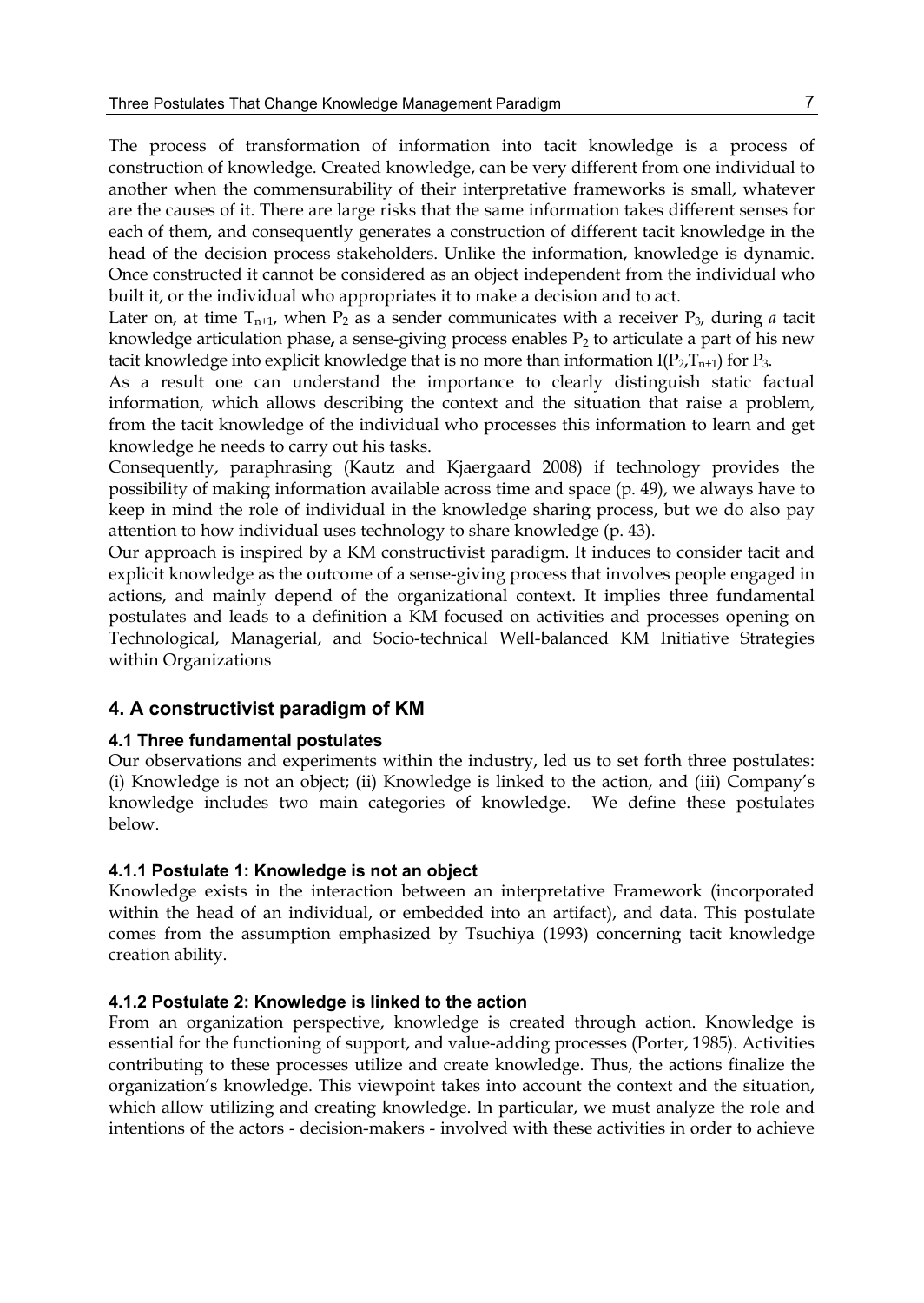the organization's missions. Therefore, knowledge is linked to their decisions, their actions, and their relations with the surrounding systems (people and artifacts).

#### **4.1.3 Postulate 3: Company's knowledge includes two main categories of knowledge**

Within organizations, knowledge consists of two main categories (ref.Table.1).

| <b>EXPLICITED KNOWLEDGE</b><br>(KNOW-HOW)                                                                                                                                                                                             | TACIT KNOWLEDGE EMBODIED BY INDIVIDUALS<br>(SKILLS)                                                                                                           |                                                                                                                                                                                                                                |
|---------------------------------------------------------------------------------------------------------------------------------------------------------------------------------------------------------------------------------------|---------------------------------------------------------------------------------------------------------------------------------------------------------------|--------------------------------------------------------------------------------------------------------------------------------------------------------------------------------------------------------------------------------|
| Collective knowledge<br>(Knowledge that can be<br>though as objects)                                                                                                                                                                  | Collective knowledge<br>(Routines)                                                                                                                            | Personal knowledge<br>(Private knowledge)                                                                                                                                                                                      |
| - Knowledge formalized within<br>documents and/or codified in<br>knowledge-based systems and<br>databases.<br>- Knowledge embedded in<br>automated management<br>systems, conception systems,<br>production systems, and<br>products. | - Knowledge incorporated<br>within models, and regular<br>and predictable behaviors.                                                                          | - People's abilities.<br>- Professional knack.<br>- Knowledge of company<br>history, and decisional<br>contexts.<br>- Knowledge of the<br>environment (customers,<br>competitors, technologies),<br>and socio-economic factors |
| Information source of<br>knowledge for someone                                                                                                                                                                                        | <b>Defensive Routines</b><br>- Knowledge that is an<br>obstacle to change<br><b>Constructive Routines</b><br>- Knowledge that favors<br>innovation and change | Specific knowledge<br>belonging to each<br>individual<br>- Knowledge that is a volatile<br>intangible resource, which<br>depends on the continuity of<br>the presence of employees in<br>the company                           |

Table 1. The two main Categories of Company's knowledge

On the one hand, explicited knowledge includes all tangible elements (we call it "knowhow"); and on the other hand, tacit knowledge (Polanyi, 1966), includes intangible elements (we call it "skills"). Tacit knowledge can or cannot be articulated into explicit knowledge. The tangible elements are collective knowledge. They take the shape of formalized and codified knowledge in a physical format (databases, procedures, plans, models, algorithms, and analysis and synthesis documents), or are embedded into automated management systems, in conception and production systems, and in products. The intangible elements are inherent to the individuals who bear them, either as collective knowledge - the "routines" that are non-written individual or collective action procedures (Nelson and Winter, 1982) or personal knowledge (skills, crafts, "job secrets", historical and contextual knowledge of environment, clients, competitors, technologies, and socio-economic factors).

#### **4.2 Knowledge management perspectives**

Relying to the postulates mentioned above, it appears that, KM addresses activities, which utilize and create knowledge more than knowledge by itself. With regard to this question,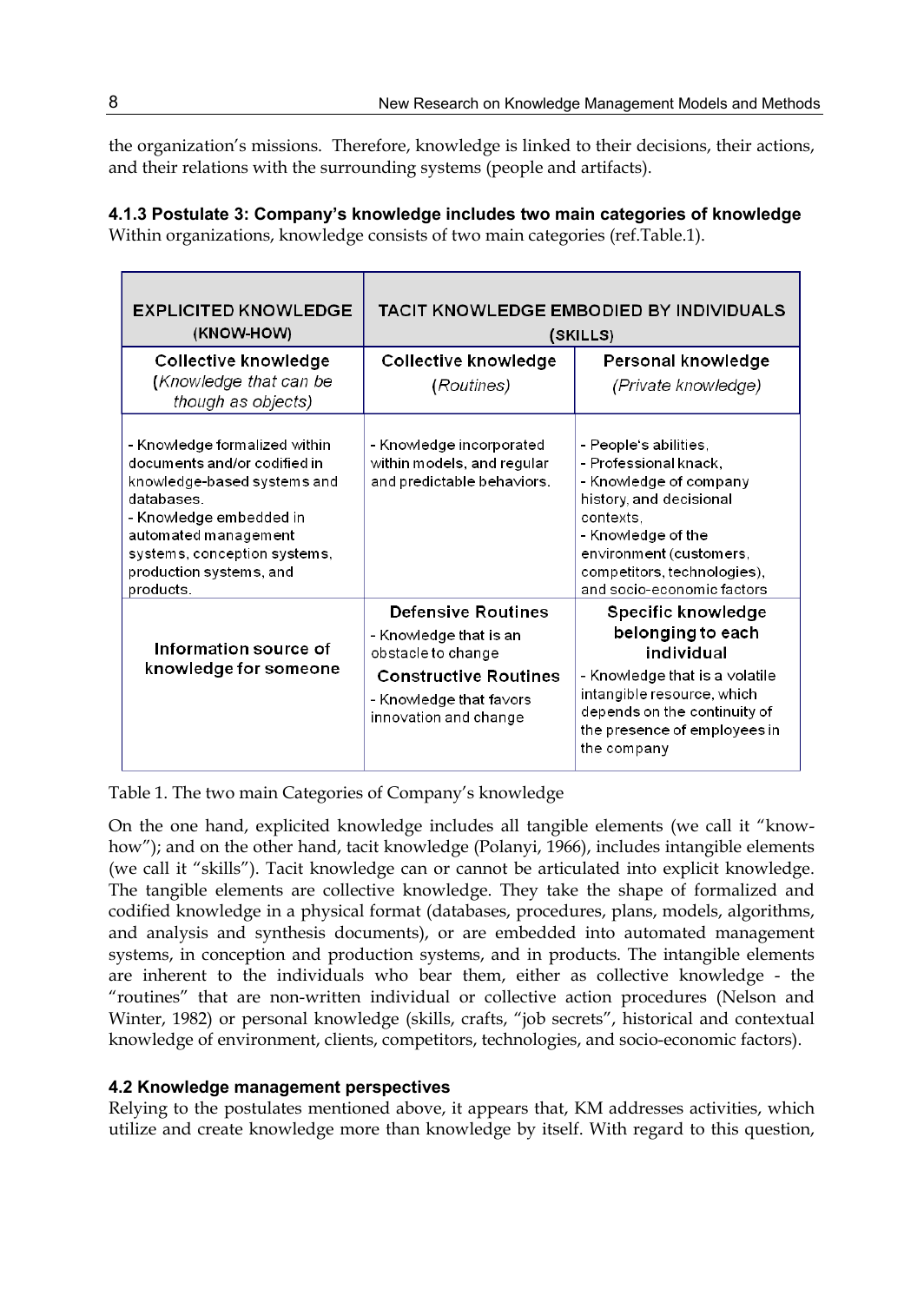since 2001, our group of research has adopted the following definition of KM (Grundstein and Rosenthal-Sabroux, 2003):

"KM is the management of the activities and the processes that enhance the utilization and the creation of knowledge within an organization, according to two strongly interlinked goals, and their underlying economic and strategic dimensions, organizational dimensions, socio-cultural dimensions, and technological dimensions: (i) a patrimony goal, and (ii) a sustainable innovation goal" (p.980).

The patrimony goal has to do with the preservation of knowledge, their reuse and their actualization; it is a static goal. The sustainable innovation goal is more dynamic. It is concerned with organizational learning that is creation and integration of knowledge at the organizational level.

This definition of KM induces a specific KM governance, and leads towards a technological, managerial, and socio-technical well-balanced KM initiatives within organizations referring to general model for knowledge management within organization so called MGKME (Grundstein, 2005a, 2007, 2008), which integrates managerial guiding principles*, ad hoc* infrastructures, socio-technical environment, support and value adding processes, organizational learning processes, generic KM processes, and relevant methods and supporting tools. MGKME is described section 6. Furthermore, distinguishing information from knowledge leads to conceive what we call Enterprise's Information and Knowledge Systems (EIKS).

#### **5. Knowledge management governance**

After having considered the Corporate Governance and the Information Technology Governance concepts, we attempt to tackle with a Knowledge Management Governance perspective drawing a link with the Corporate and IT Governance principles.

#### **5.1 The OECD corporate governance**

OECD (Organization for Economic Co-operation and Development) corporate governance principles were originally issued in 1999. They have since become the international benchmark for corporate governance. OECD governments in April 2004 agreed the new Principles, and define Corporate Governance as shown on figure 4 (OECD, 2004, p.11).

## **5.2 The COBIT® IT Governance**

Control Objectives for Information and related Technology (COBIT®, 2000, 2002, 2005) was initially published by the Information Systems Audit and Control Foundation, Inc. in 1996. Guldentops (2004) states that "COBIT® presents an international and generally accepted IT control framework enabling organizations to implement an IT Governance structure throughout the enterprise" (p. 277). A fourth edition has been edited in 2005. In the Executive Summary IT Governance is defined as shown on figure 4 (COBIT®, 2005, p.6).

IT governance provides the structure that links IT process, IT resources and information to enterprise strategies and objectives. To achieve success, corporate governance and IT governance can no longer be considered separate and distinct disciplines. The COBIT® Management Guidelines helps to support these needs. They have identified specific Critical Success Factors, Key Goal Indicators, Key Performance Indicators and an associated Maturity Model for IT Governance.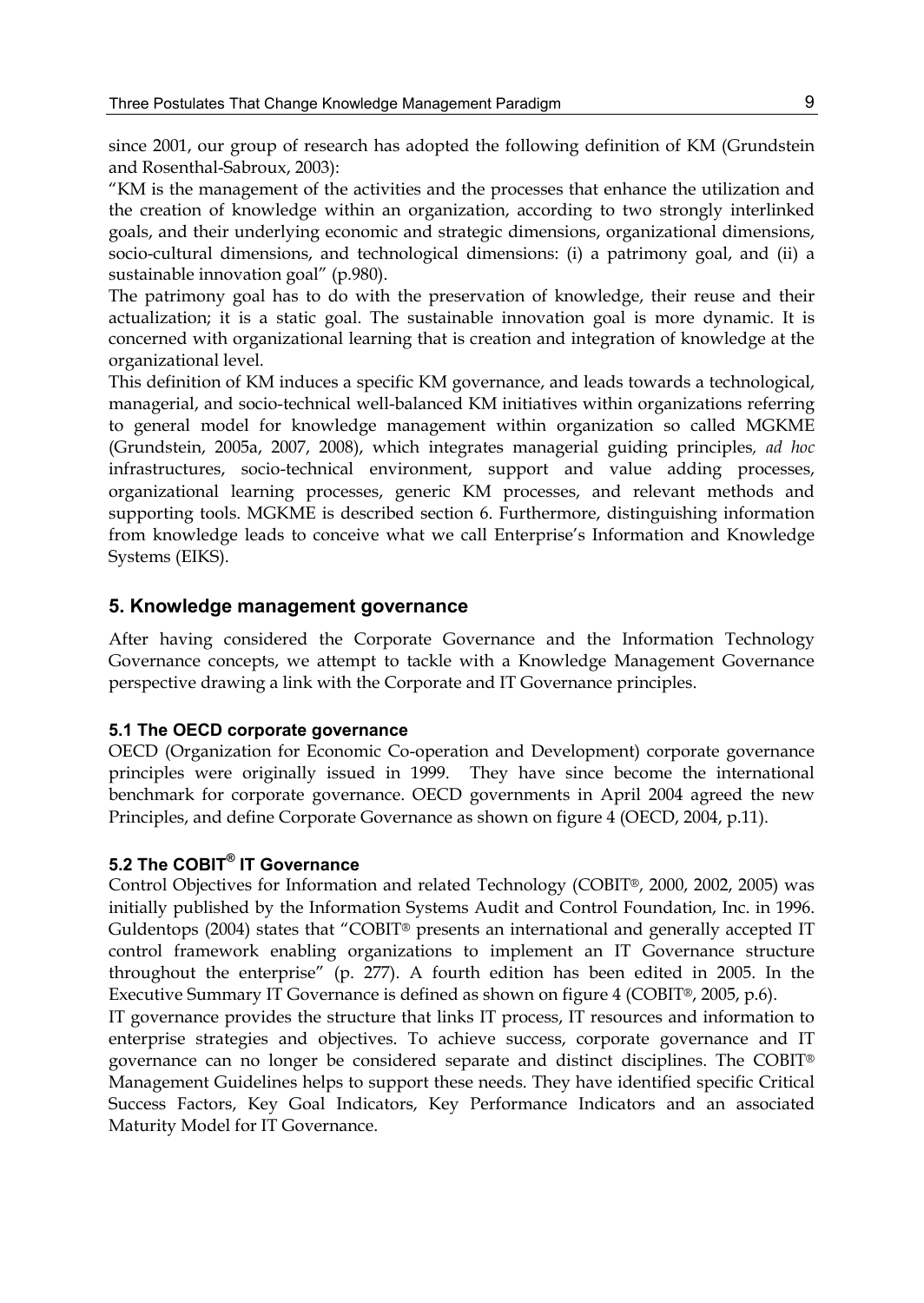## **5.3 KM Governance Perspectives**

Corporate Governance and IT Governance do not explicitly mention to consider Intellectual Capital as a resource in the enterprise strategies. Even so, as pointed out by Edvinsson and Malone (1997), "The core of the so-called *knowledge economy* is huge investment flows into human capital as well as information technology" (p. 12). However, we think that the knowledge economy will oblige to take into account Intellectual Capital. Consequently, we need to study the link between KM, and Corporate Governance and IT Governance. To enable such a study, we must refer to a KM pattern of reference to elaborate KM Governance principles.

# **5.3.1 Towards a unified KM pattern of reference**

Despite the fact that numerous Knowledge Management Frameworks have been suggested all over the world, it does not exist a unify pattern of reference supporting our definition of KM as described in the paragraph 4.2. For example, let us consider *The European Guide to Good Practice in Knowledge Management* (CEN-CWA 14924-1, 2004). The project team has collected, categorized and analyzed more than 140 KM Frameworks. We can notice that this work has produced a high-quality practical outcome that is a reference point to achieve a good understanding of KM. Nevertheless, as contributors to this project, we underline the predominant positivist paradigm, and the information management approach of KM that have inspired the project team. Moreover, we have observed that few of them were "*peoplefocused"* as Wiig (2004) states: "our emphasis is on people and their behaviors and roles in enterprise operations (p. XXV)." Furthermore, we have distinguished two main approaches underlying KM: (i) a technological approach that answers a demand of solutions based on the technologies of information and communication (ICT); (ii) a managerial approach that integrates knowledge as resources contributing to the implementation of the strategic vision of the company.

Therefore, we suggest two KM Governance Perspectives depending on the first or the second approach (ref. Fig. 4).

On the one hand, the technological approach leads to reduce knowledge to codified knowledge that is no more than information. In that case, we can manage KM projects in the same way than IS projects. Specific criteria inherent to KMS must connect KM Governance and IT Governance principles. On the other hand, the managerial approach that integrates knowledge as a resource focuses on the core business processes and the people. Corporate Governance principles must integrate the risks linked to the utilization and creation of knowledge

These aspects involve elaborating Management Governance Guidelines for KM as COBIT® is for IT. The aim of the Model for General Knowledge Management within the Enterprise (MGKME), described hereafter, is to contribute to elaborating a guiding framework that serves as a pattern for KM Governance Guidelines.

# **6. MGKME, A Model for General Knowledge Management within the Enterprise**

## **6.1 KM Empirical Model versus KM System**

KM becomes a reality in the implementation of a system. The purpose of this system is to amplify the utilization and the creation of knowledge to improve the enterprise's effectiveness. This system is often called Knowledge Management System (KMS). Therefore,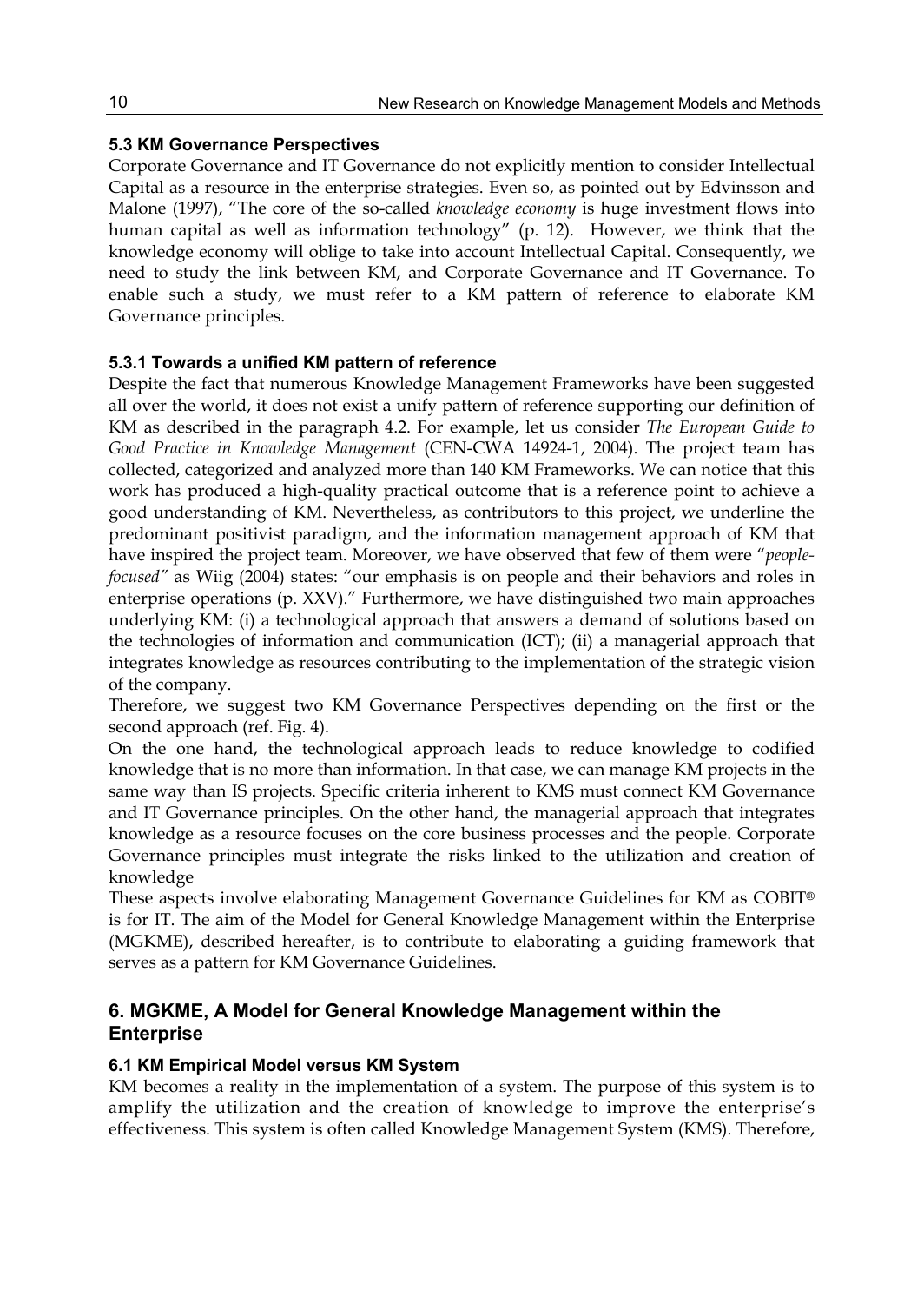

Fig. 4. KM Governance Perspective

we have to distinguish between the notion of KM Empirical Model that is a template, and the notion of KM System - a context dependant system, which is the implementation of this template in the real world (ref. Fig. 5).



Fig. 5. KM Empirical Model and KM System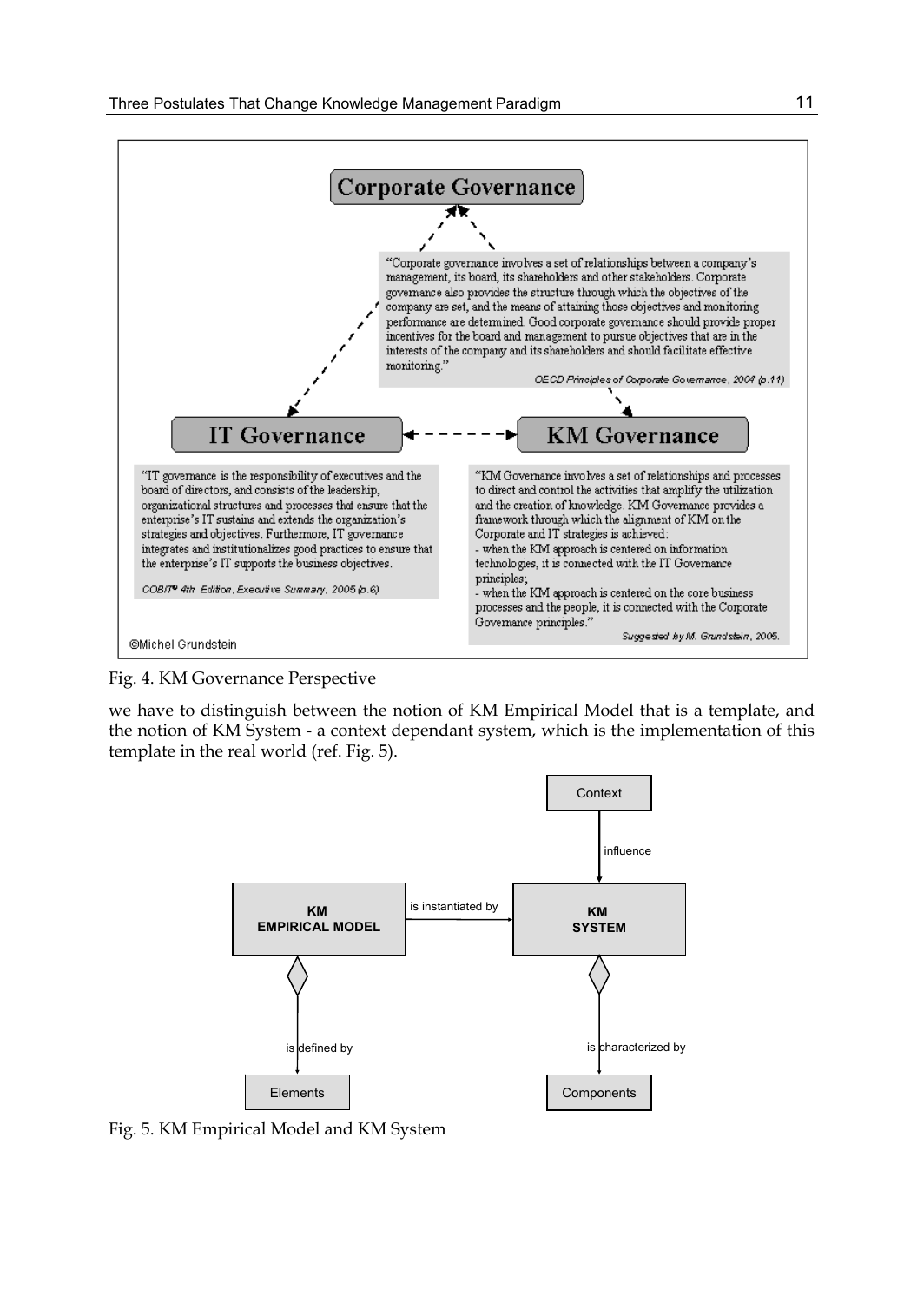To implement KMS components, Enterprises need a general model that is a pattern of reference (a template) in order to integrate KM Governance principles in their strategic vision, and to use KM as a factor that enable improving their efficiency and competitiveness. In this chapter, we refer to MGKME, our Model of General Knowledge Management within the Enterprise (Grundstein, 2005a, 2007, 2008) that articulates the enterprise's sociotechnical environment, the enterprise's value-adding processes, the managerial guiding principles specific to KM and the *Ad-hoc* infrastructures, the generic KM processes, and the organizational learning processes.

#### **6.2 The enterprise's sociotechnical environment**

E. Coakes (2002) defines sociotechnical approach as "*the study of the relationships and interrelationships between the social and technical parts of any system*" (p. 5). From KM viewpoint, the Socio-technical Environment constitutes the social fabric where autonomous individuals, supported by Information and Communication Technologies (ICT) and tangible resources, interact and are conversing through physical or virtual places (coffee machines, collaborative workspaces, weblogs, wikis, CoPs).

The socio-technical approach leads to emphasizing the link between knowing and action, with due regard to the basic constraints of the social system that is to give a sense to working time. Thus, KM initiative should result in Knowledge Management System (KMS) components that take into account the individuals, both as components and users of a system that allows them to be autonomous and to achieve their potentialities.

#### **6.3 The enterprise's value adding processes**

Value adding processes derive from the value chain described by Porter (1985) who identifies nine value-adding activities that he classifies into two main categories. The "primary activities" are: 1) in-bound logistics, 2) operations, 3) out-bound logistics, 4) marketing & sales, and 5) Services. The "support activities" are: 1) business infrastructure, 2) human resource management, 3) technological development, and 4) supplies. In this way, Value-adding processes represent the organizational context for which knowledge is essential factors of performance. It is in this context that is implanted a KM initiative.

## **6.4 The managerial guiding principles specific to KM and the** *Ad-hoc* **infrastructures**

The Managerial Guiding Principles should bring a vision aligned with the enterprise's strategic orientations, and should suggest a KM Governance principles by analogy with COBIT®. In particular, we established KM indicators. Numerous publications and books relates to that subject. From our viewpoint, we constructed two main categories of indicators in order to monitor a KM initiative: (i) a category of indicators that focus on the impacts of the initiative that favor enhancement of intellectual capital, (ii) a category of indicators that insure monitoring and coordination of KM activities, measuring the results, and insuring the relevance of the initiative.

In addition (ref. Fig. 6), we suggest a way to get a good articulation between the Deming's cycle PDCA (Deming,1982), and Argyris and Schön's Organizational learning (Argyris and Schön, 1996).

Firstly, we refer to the PDCA cycle of activities – plan, do, check, and act; this cycle well known as the *Deming's Cycle* by Quality Management practitioners, has inspired the ISO 9004 (2000) Quality Standards in order to get a continuous process improvement of the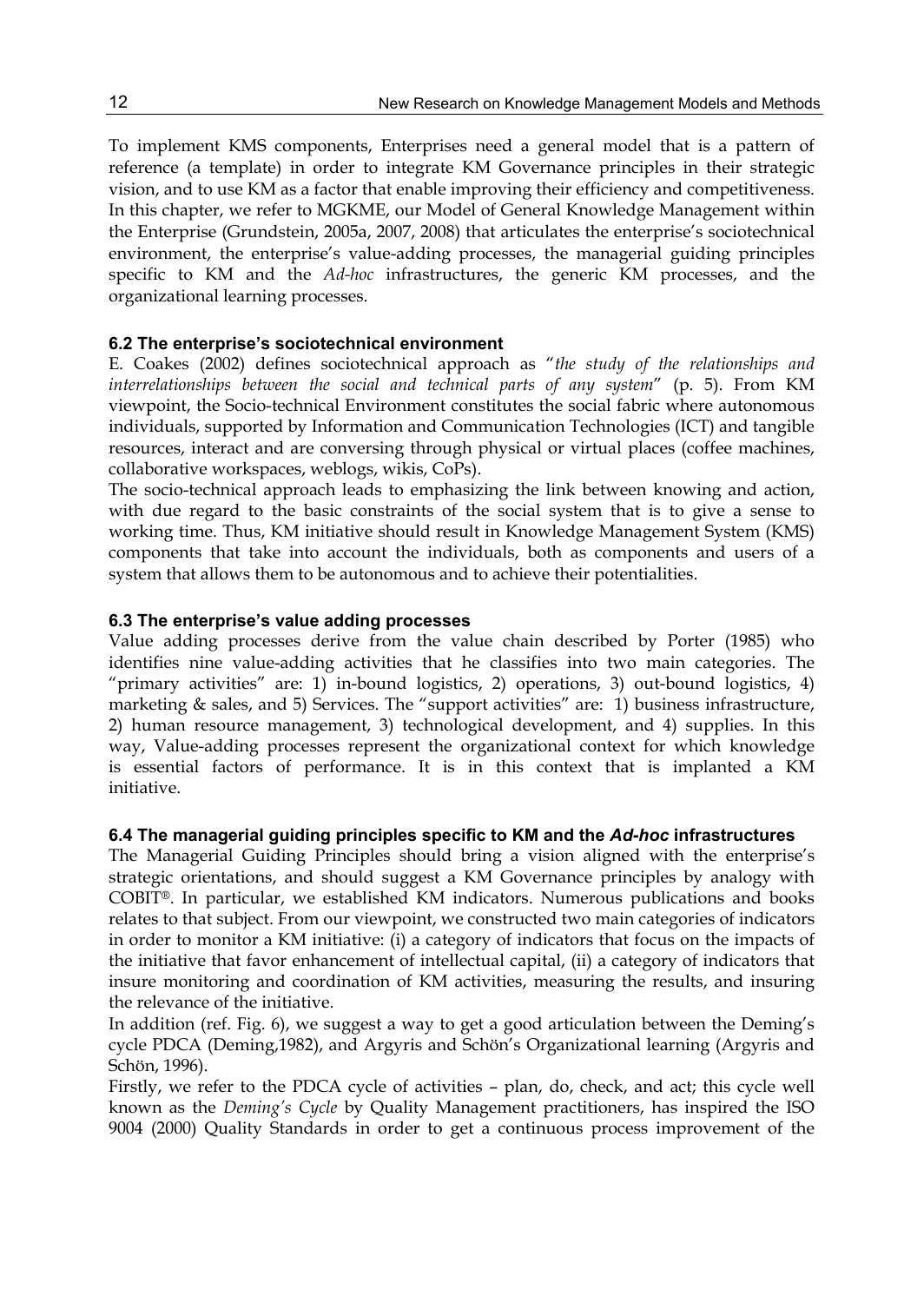Quality Management System. Secondly, we refer to the *Single-Loop Learning* and *Double-Loop Learning* defined in the Argyris & Schön's organizational learning theory

Furthermore, we should think about the *Ad-hoc* infrastructures, which are adapted sets of devices and means for action. Beyond a network that favors cooperative work, it is important to implement the conditions that will allow sharing and creating knowledge. An *ad hoc* infrastructure must be set up according to the specific situation of each company, and the context of the envisaged KM initiative. The SECI spiral of conversion Model proposed by Nonaka and Takeuchi (1995) and the Japanese concept of *Ba* inspire this infrastructure (Nonaka and Konno, 1998; Nonaka, Toyama, and Konno, 2000; Grundstein, 2011).



Fig. 6. Deming's cycle and Argyris & Schön's Organizational learning

#### **6.5 The generic KM processes**

The generic KM processes answer the problem of capitalizing on company's knowledge defined in the following way (Grundstein, 1996) "*Capitalizing on company's knowledge means considering certain knowledge used and produced by the company as a storehouse of riches and drawing from these riches interest that contributes to increasing the company's capital*" (p. 141).

Several problems co-exist. They are recurring problems for a company. These problems constitute a general problematic that has been organized in five categories. Each of these categories contains sub-processes aimed to contribute a solution to the set of overall problems (ref. Fig. 7).

The **Locating KM Process** deals with the location of Crucial Knowledge, that is, Knowledge (explicit or tacit) that is essential for decision-making processes and for the progress of the support and value-adding processes. One can mention GAMETH® (Grundstein, 2000; Grundstein & Rosenthal-Sabroux, 2004), an approach that provides the elements that lead to identifying the problems, clarifying the needs for knowledge, identifying and locating potential crucial knowledge, specifying the value-based assessment of this knowledge, and finally, determining "crucial knowledge".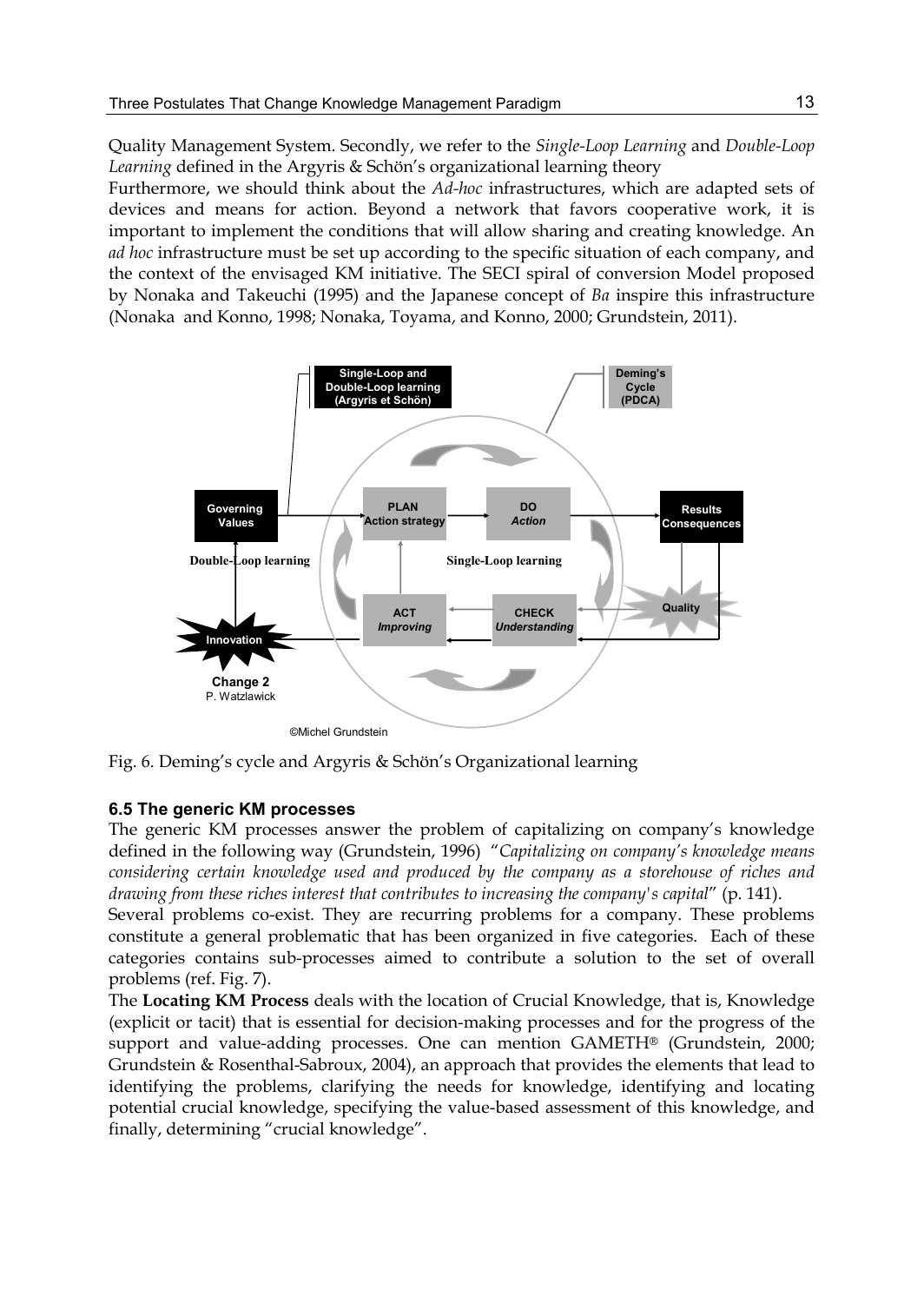The **Preserving Process** deals with the retention of knowledge and skills. When knowledge can be articulated into words, it is necessary to acquire it with the bearers of knowledge, to represent it, to formalize it, and to conserve it. This leads to Knowledge Engineering activities notably described in (Schreiber et al, 2000). When knowledge cannot be articulated, then interactions through communities of practice or other types of networks must be encouraged.

The **Enhancing Process** deals with the benefit of knowledge and skills. It is necessary to make them accessible according to certain rules of confidentiality and safety, to disseminate them, to share them, to use them more effectively, to combine them, and to create new knowledge. Here is the link with innovation processes.

The **Actualizing process** deals with the actualization of knowledge and skills. It is necessary to appraise them, to update them, to standardize them and to enrich them according to the returns of experiments, the creation of new knowledge, and the contribution of external knowledge. Here is the link with business intelligence processes.



Fig. 7. The Generic KM Processes

## **6.6 The organizational learning processes**

The Organizational learning processes underlay the whole generic KM processes. The aim of the organizational learning process is to increase individual knowledge, to reinforce competencies, and to convert them into a collective knowledge through interactions, dialogue, discussions, exchange of experience, and observation. The main objective consists in fighting against the defensive routines that make barriers to training and change. Therefore, it is a question of helping the members of the organization to change their way of thinking by facilitating an apprenticeship of a constructive way of reasoning instead of a defensive one.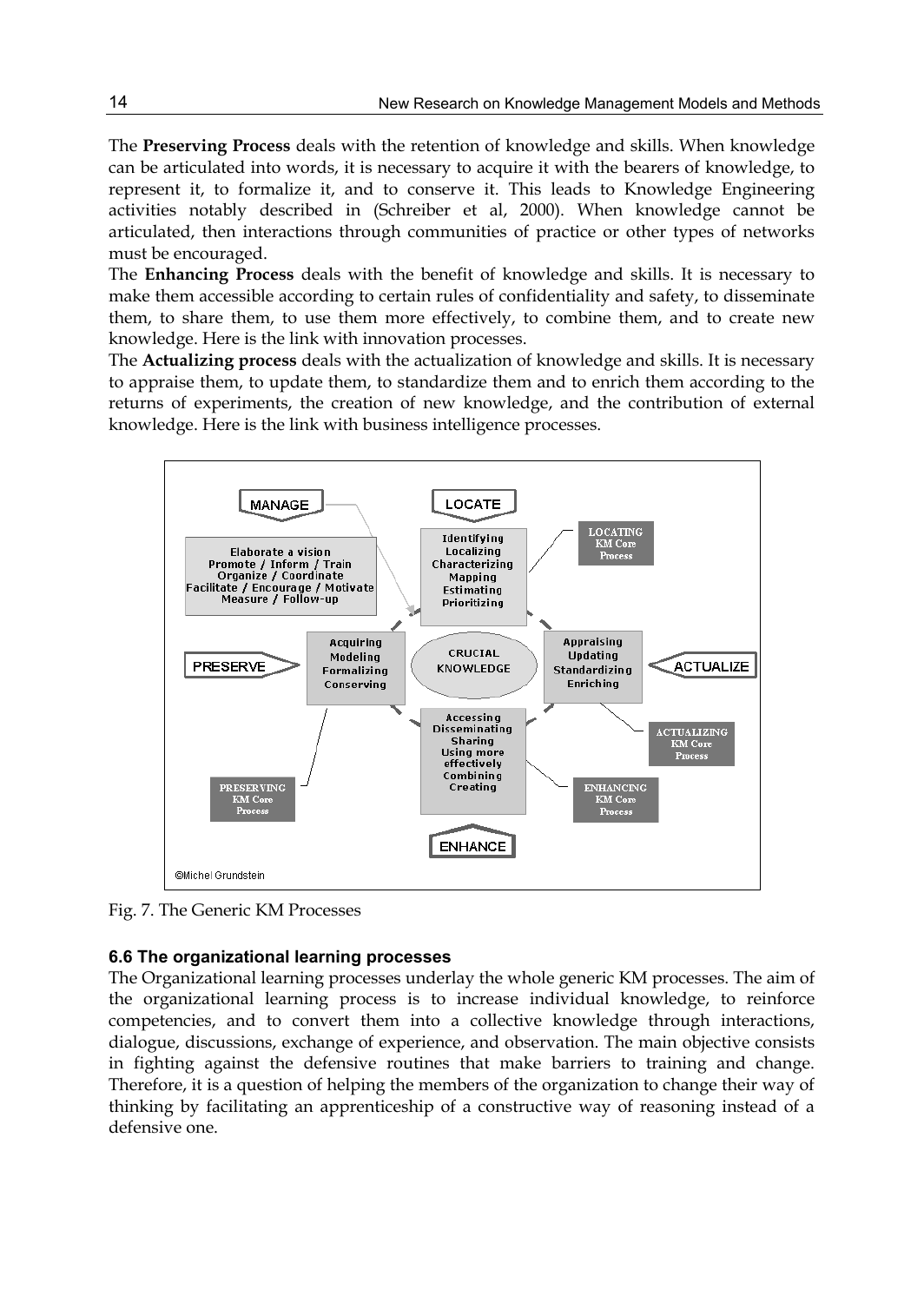#### **6.7 MGKME description**

The MGKME, described hereafter (ref. Fig. 8), supports our full meaning of KM as defined in paragraph 4.2. It is an empirical model based both on our experience within the industry, and on our research works. MGKME rests on a Sociotechnical approach. It focuses on people and value adding processes. Moreover, the MGKME presents an attempt to articulate the Deming's Cycle PDCA and the Single-Loop Learning and Double-Loop Learning defined in the Argyris & Schön's organizational learning theory. It suggests "*ad hoc* infrastructures" derived from the Nonaka and Takeuchi's SECI model and the Japanese concept of "*BA*". It highlights four generic KM processes (Grundstein, 2007): Locating crucial knowledge process; Preserving crucial knowledge process; Enhancing crucial knowledge process; and Actualizing crucial knowledge process.

MGKME is composed of two main categories of elements: (I) the underlying elements consist of (1) socio-technical environment and (2) value adding processes; (II) the operating elements focus on the underlying elements. They consist of (3) managerial guiding principles, (4) *ad hoc* infrastructures, (5) generic KM processes, (6) organizational learning processes, and (7) methods and supporting tools.



<sup>©</sup>Michel Grundstein

Fig. 8. Model for Global Knowledge Management within the Enterprise

Key Issues to address for every elements of each level are synthesized in Table 2 and 3. Table 2 represents the underlying level of MGKME. The Underlying level of the MGKME contains the elements of MGKME that underlie the operating components of the Knowledge Management System. The core knowledge is embodied in people heads, and their abilities to utilize them and to generate new knowledge at the same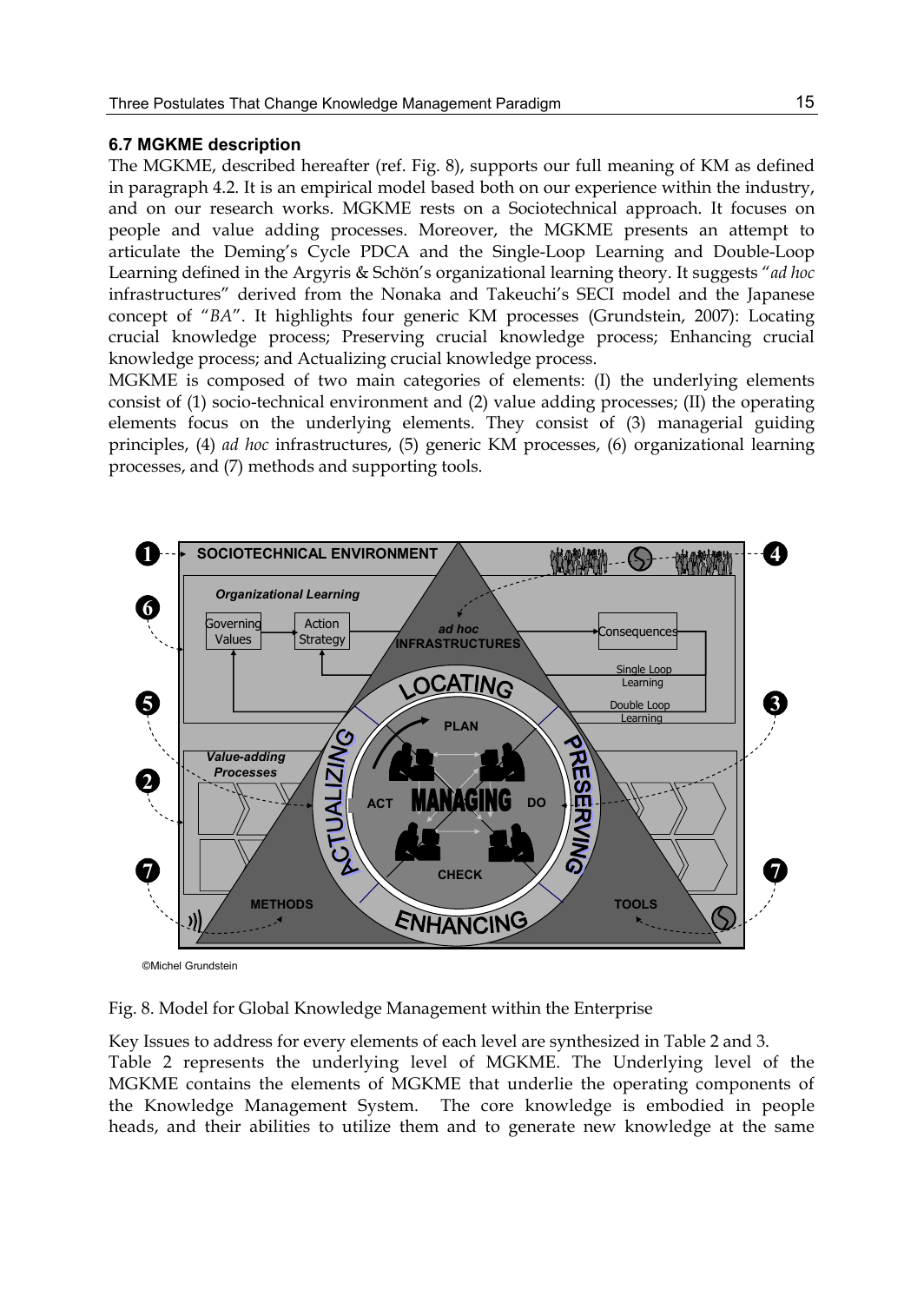time. The information technologies and the tangible technical resources enhance their competence, while value-adding processes and organizational infrastructures are structuring their activities. Nevertheless, their social interactions are essential factors, which leverage their potentialities, and that actually enable them to achieve effective results. Therefore, from our perspective, socio-technical environment $\mathbf{0}$ , and value-adding processes<sup>2</sup> are fundamental components of the Knowledge Management System.

|                                                                                      | Elements                           | Key Issues                                                                                                                                                                                                                                                                                                                                                                                  |
|--------------------------------------------------------------------------------------|------------------------------------|---------------------------------------------------------------------------------------------------------------------------------------------------------------------------------------------------------------------------------------------------------------------------------------------------------------------------------------------------------------------------------------------|
| Ī<br>U<br>N<br>D<br>E<br>$\mathbb{R}$<br>$\mathbf{I}$ .<br>Y<br>I<br>N<br>G<br>LEVEL | o<br>Sociotechnical<br>Environment | Enterprise's Activities (sector, key value-chain elements,<br>geographical distribution, size, market, mass or batch<br>manufacturing processes, product lifecycle, oral or<br>written culture)<br>Relations and Interactions between ICT, Structure, and<br>People: their roles, their tasks<br>Capability to learn and Innovate<br>Social and Intellectual Capital Management Involvement |
|                                                                                      | ❷<br>Value-adding<br>Processes     | Porter's Primary and Support Activities :<br><b>Running Processes</b><br><b>Business Processes</b><br>Design and Development Processes<br><b>Innovative Product and Services Processes</b>                                                                                                                                                                                                  |

## Table 2. MGKME's underlying Level

Table 3 represents the operating level of MGKME. The operating level of MGKME contains the elements of MGKME that focus on the underlying components of the Knowledge Management System, and consist of managerial guiding principles<sup>®</sup>, ad hoc infrastructures $\boldsymbol{\Theta}$ , generic KM processes $\boldsymbol{\Theta}$ , organizational learning processes $\boldsymbol{\Theta}$ , and methods and supporting tools for  $KM\mathbf{0}$ .

# **7. The enterprise's information and knowledge system (EIKS)**

The enterprise's information and knowledge system (EIKS) consists mainly in a set of individuals and digital information systems (ref. Fig. 9).

EIKS rests on a socio-technical context, which consists of individuals in interaction among them, with machines, and with the very EIKS. It includes:

- Digital Information Systems (DIS), which are artificial systems, the artefacts designed from information and communication technologies (ICT)
- An Information System (IS), constituted by individuals who, in a given context, are processors of data to which they give a sense under the shape of information. This information, depending of the case, is passed on, remembered, treated, and diffused by them or by the DIS.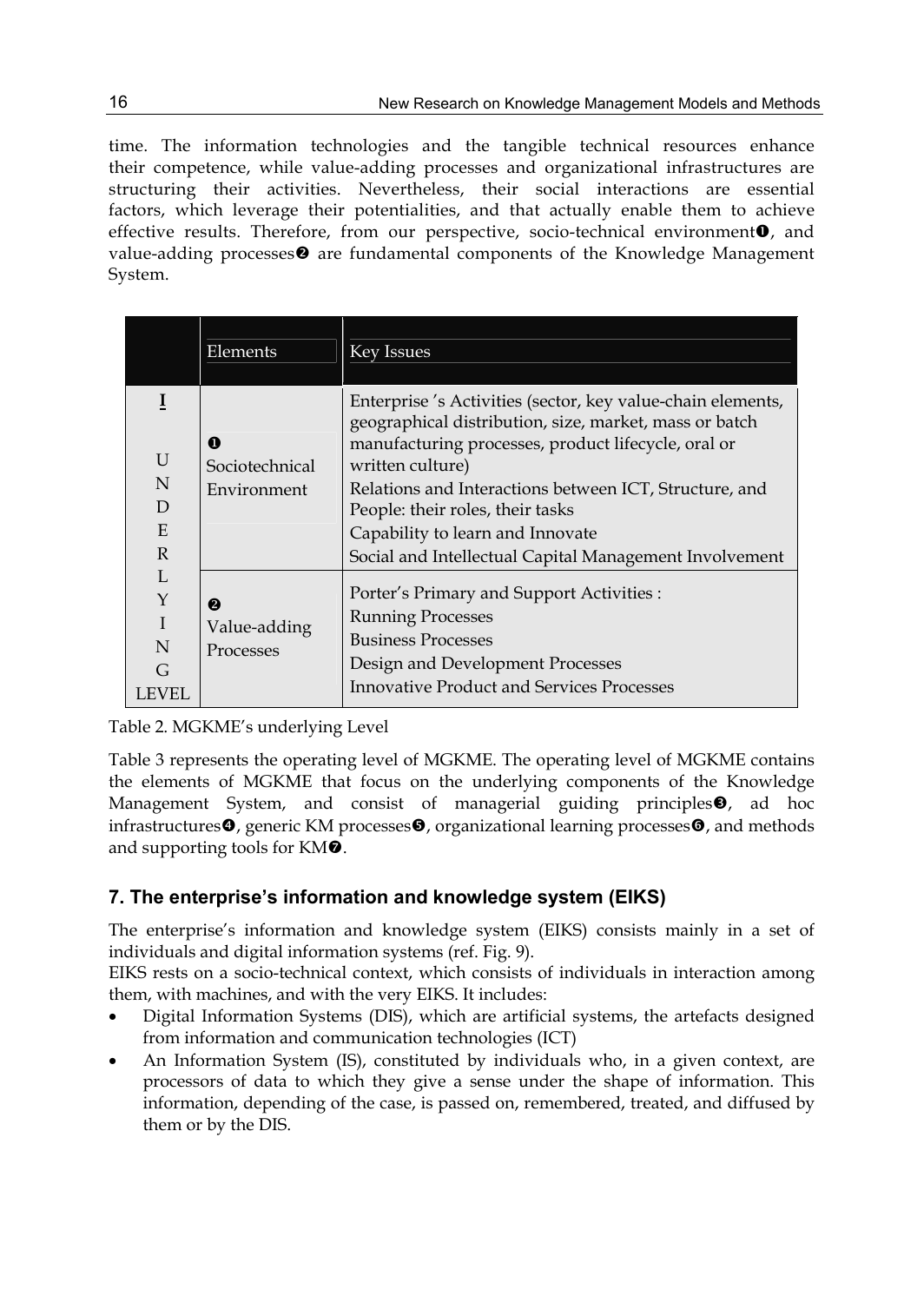| Model<br>Level                                                                                        | Elements                                             | <b>Key Issues</b>                                                                                                                                                                                                                                                                                                  |
|-------------------------------------------------------------------------------------------------------|------------------------------------------------------|--------------------------------------------------------------------------------------------------------------------------------------------------------------------------------------------------------------------------------------------------------------------------------------------------------------------|
| $\mathbf{I}$<br>O<br>${\bf P}$<br>${\bf E}$<br>${\bf R}$<br>A<br>$\mathbf T$<br>I<br>N<br>G<br>LEVEL. | ❸<br>Managerial<br>Guiding<br>Principles             | Vision<br>KM Governance Principles (strategic alignment,<br>articulation between quality and organizational learning<br>management)<br>Main Development Axes<br>Indicators                                                                                                                                         |
|                                                                                                       | $\boldsymbol{\epsilon}$<br>ad hoc<br>Infrastructures | Content and Document Management Systems<br>Collaborative Information Systems<br>Organizational conditions encouraging interaction,<br>communication, and knowledge sharing                                                                                                                                         |
|                                                                                                       | $\boldsymbol{\Theta}$<br>Generic KM<br>Processes     | <b>Locating Process</b><br><b>Preserving Process</b><br><b>Enhancing Process</b><br><b>Actualizing Process</b>                                                                                                                                                                                                     |
|                                                                                                       | $\bullet$<br>Organizational<br>Learning<br>Process   | <b>Team Learning Processes</b><br>New Organizational Structures Experiments<br>General Vision, and Systemic Approach<br>Routines (defensive or constructive)<br>Knowledge Dissemination<br>Constant Evolution versus Change (Alter, 2000)                                                                          |
|                                                                                                       | ଇ<br>Methods and<br>Supporting<br>Tools              | <b>General Methods and Tools</b><br>Knowledge Engineering, Artificial Intelligence (Semantic<br>WEB and Ontology)<br>CSCW -Computer Supported Cooperative Work (Multi-<br>agents Systems)<br>Social Networks (Identification, Visualization, and<br>Informal Social Network Analysis Systems)<br>Impact of Web 2.0 |

Table 3. MGKME's operating Level

 A Knowledge System (KS), consisting of tacit knowledge embodied by the individuals, and of explicit knowledge formalized and codified on any shape of supports (documents, video, photo, digitized or not). Under certain conditions, digitized knowledge is susceptible to be stored, processed and spread with the DIS. In that case, knowledge is no more than information.

We insist on the importance to integrate the individual as a component of the system. In fact, relying to our assumptions, we argue that knowledge resides primarily in the heads of individuals, and in the social interactions of these individuals. Knowledge is dependent of the individual's interpretative frameworks, and the context of his action. Consequently, as mental models and interpretative frameworks are directly forged by cultural factors, it induces to stress the role of cultural factors when social interactions, information sharing and knowledge transfer are essential to enable efficiency in the global economy. Here, knowledge transfer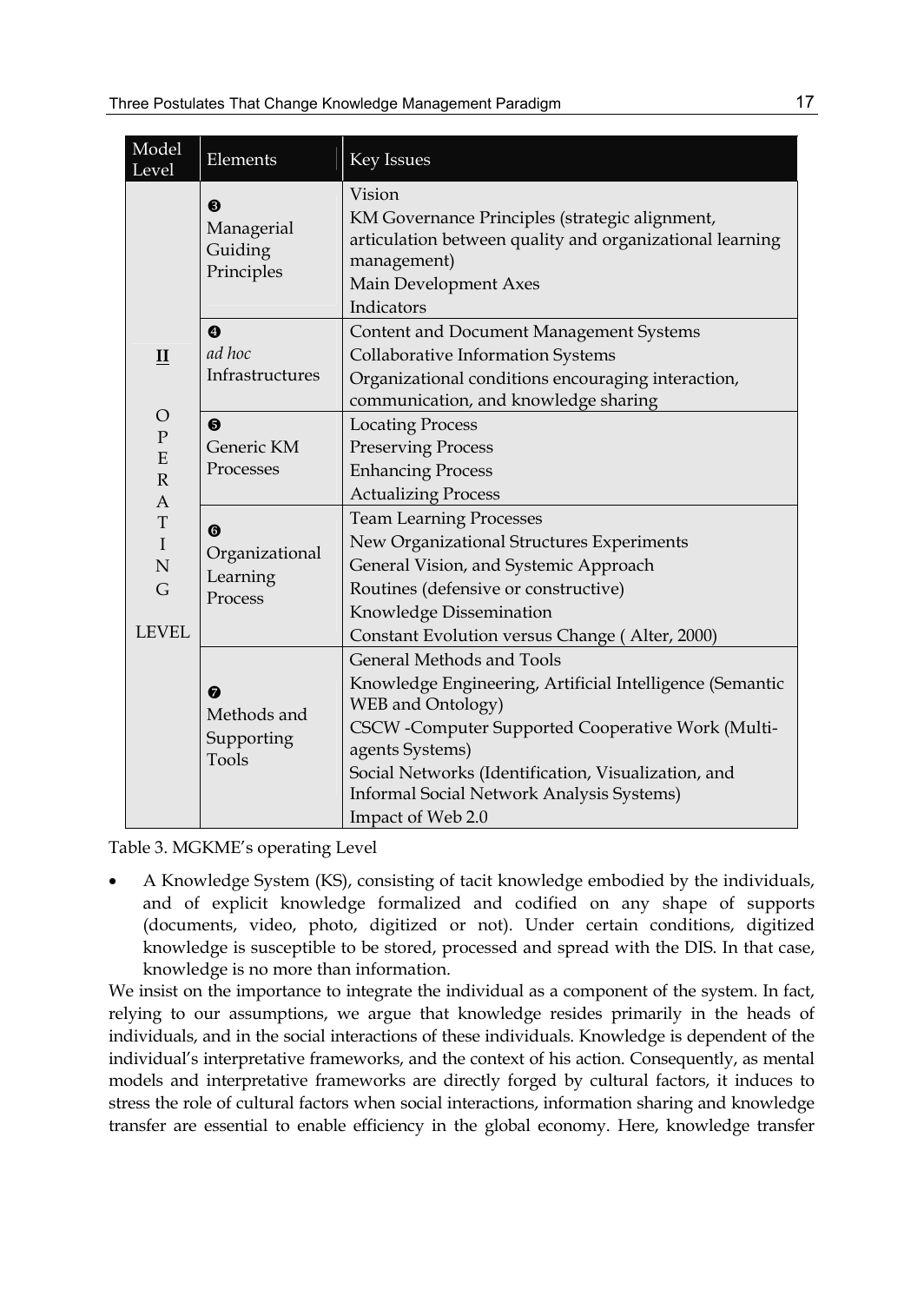must be understood as transmission, plus absorption and use of knowledge (Davenport and Prusack 1998 p.101). Therefore, the project manager should consider the individual (knowledge worker and decision-maker) both at once as a user, and a component of the EIKS. In EIKS, the information and knowledge portals have become essential for the knowledge workers who have to share with colleagues disseminated all around the world.



Fig. 9. The enterprise' information and knowledge system (EIKS)

# **8. A well-balanced KM initiative strategy within organizations**

A general KM initiative shows willingness, at the highest level of the enterprise, to encourage all the steps, and to implement all the means leading to capitalize on knowledge to pull strategic advantages of it. Afterwards, we refer to our own studies about general KM initiative (Grundstein, 2005b).

There exist three main development phases: (i) The Strategic Orientation Phase which aim is to establish KM Initiative outline and agenda; (ii) Operational Management Phase which aim is to design and specify specific projects linked to capitalizing on knowledge problems; and (iii) Projects Deployment Phase which aim is to monitor and implement EIKS. For the purpose of this chapter, we will focus on the first phase, the strategic orientation phase.

## **8.1 Strategic orientation phase**

The strategic orientation phase of general KM initiative leads to establish KM initiative outline and agenda, taking into account priorities and available resources. It includes four steps (ref. Fig. 10): (i) Elaborating the Enterprise's KM Vision; (ii) Aligning KM Strategy on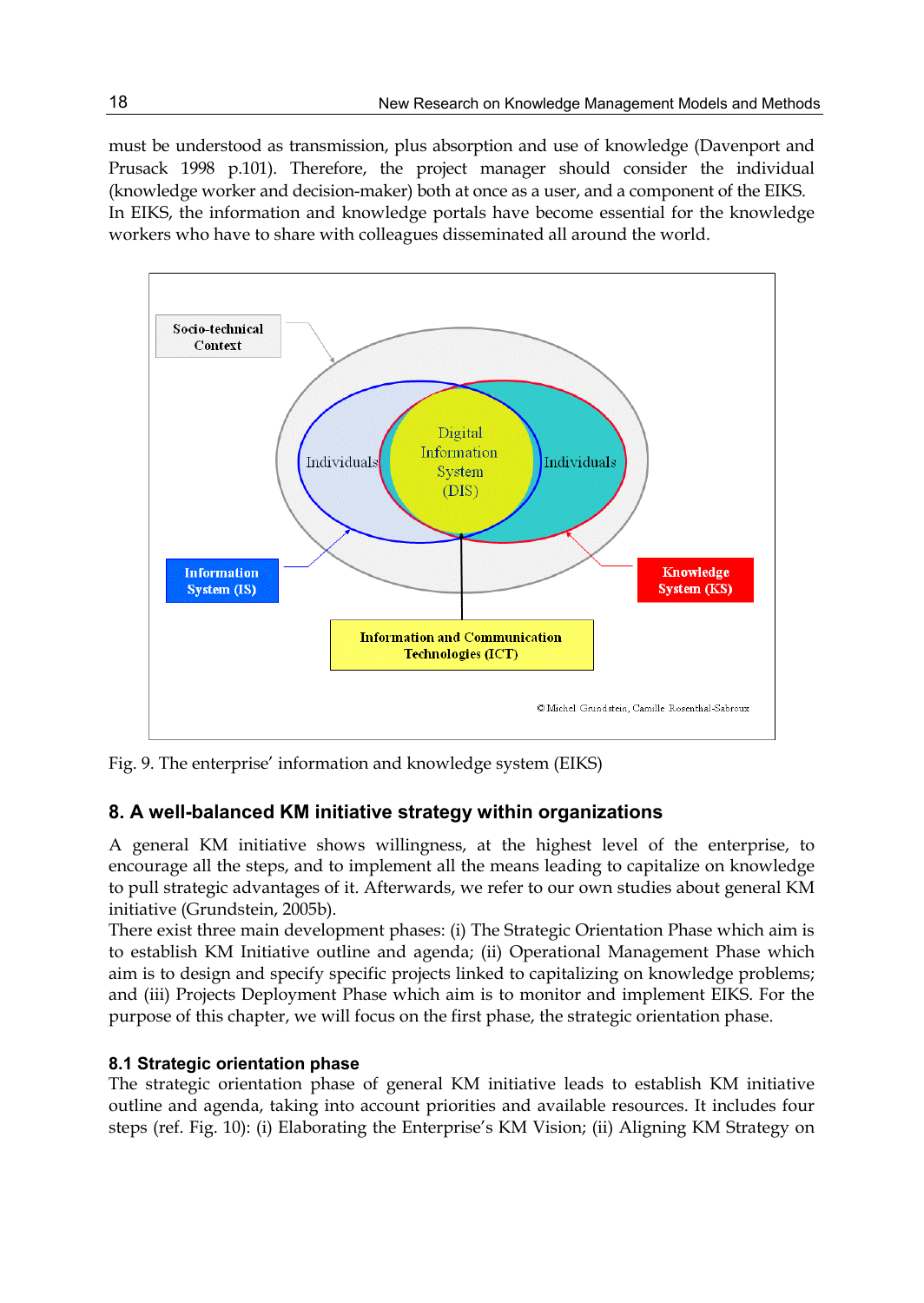Enterprise's Strategies; (iii) Monitoring KM Maturity Study; and (iv) Establishing KM Initiative Program. Questions which must be considered focus notably on achieving alignment of the KM strategy on the organization's strategy:

- How to articulate the general KM initiative with the Enterprise's strategic orientations?
- How to make the Enterprise's members, whatever are their hierarchical level, aware of KM interest for them, and the Enterprise?
- How to assess the Enterprise's KM maturity and its capacity to implement KM projects?
- How to identify IS needs, KS needs, and EIKS needs?
- How to define the KM initiative outline, and the agenda?
- What are predictable impacts?
- How to gather constructive conditions?
- What are the activities to develop and promote?
- What are the indicators to set up?
- How to establish *Ad-hoc* organizational structures, and to attribute roles to stakeholders?
- How to create and support organizational learning processes leading towards more information sharing, and knowledge transfer?



Fig. 10. The Strategic Orientation Phase

The strategic orientation phase is crucial and can avoid getting KM resources outcomes unused. We argue that, most of time, IT approach leads confusing notions of information and knowledge, and misunderstanding the goals: do we have to develop an Information System or do we have to implement an EIKS that integrate people as users and components of the system? Therefore, the strategic orientation phase must help to build a general KM vision that makes a clear distinction between technology as a support to share individual's tacit knowledge, and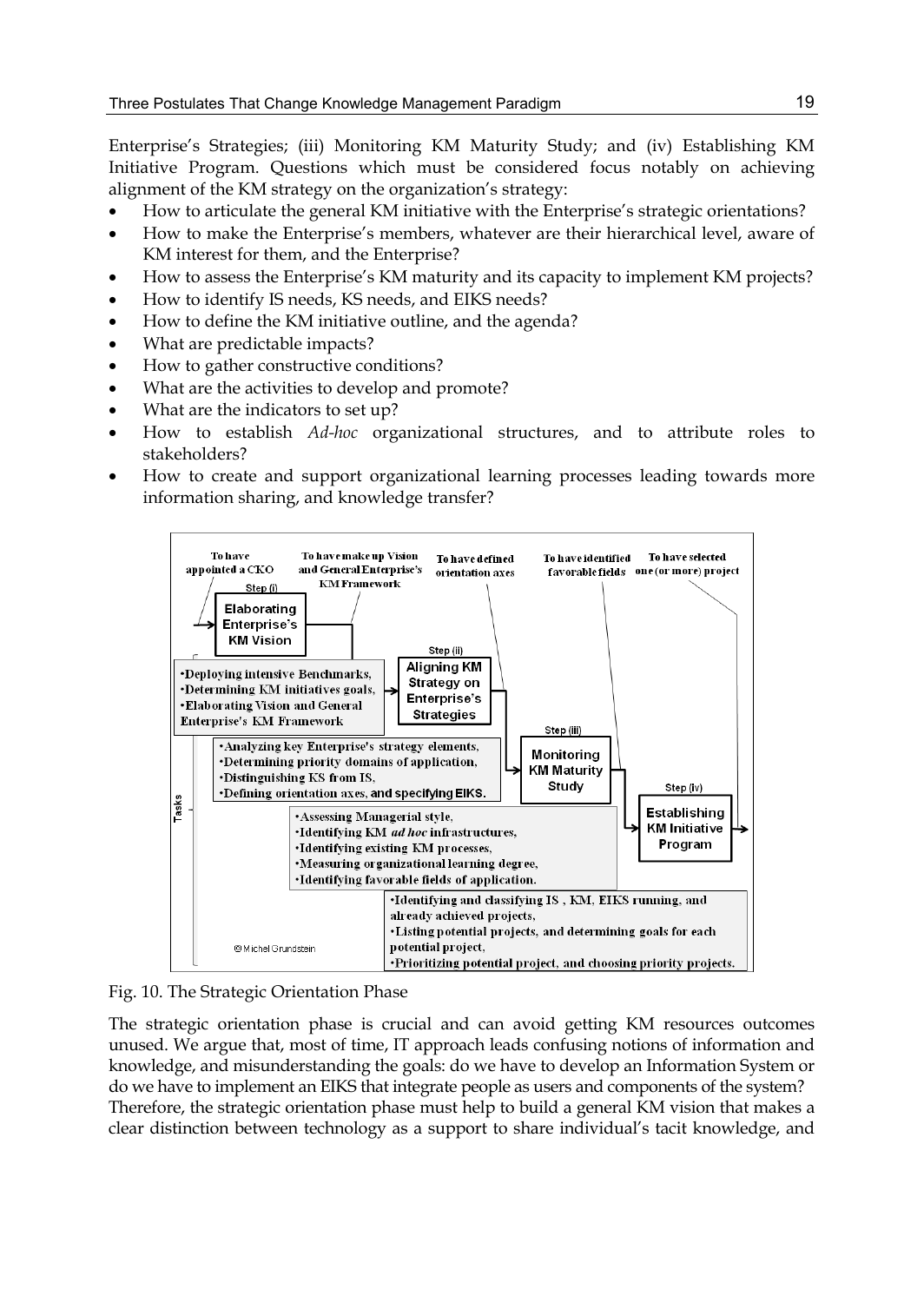technology as a means to collect, store, and distribute explicit and codified knowledge that is no more than information. Beyond benchmarking studies, to deal with the strategic orientation phase, Enterprises need a Meta model that is a pattern of reference (a template) in order: (i) to integrate KM Governance principles; (ii) to adapt it to their own situation; (iii) to monitor KM Maturity study (Grundstein, 2008, p. 424); and (iv) to envision integrating Information systems and KM systems in the same both digital and human system that we call EIKS.

## **9. Conclusions and perspectives**

Most of time, the positivist paradigm of KM thought as a means to acquire, codify, store and disseminate knowledge, considers knowledge as an object, and so disregards the importance of individual's tacit knowledge used in action. Although this paradigm of KM is greatly shared, without awareness when elaborating KM initiative's strategy, we can confuse the notions of information and knowledge. The constructivist paradigm of KM proposed in this paper is founded on the DITEK process model, and three postulates. It brings an open definition of KM focused on the activities and processes that enhance the utilization and the creation of knowledge within organizations; in doing so, it induces a well-balanced technological, managerial and socio-technical KM initiative strategy. Therefore, to avoid misunderstanding during the strategic orientation phase of a KM initiative, we pointed out that it was fundamental to clearly distinguish the notion of information from the notion of knowledge.

The three postulates that change the paradigm of KM induce an open definition of KM that leads to integrate the whole dimensions that should be involved in a KM initiative. They induce a specific KM governance, and lead towards a technological, managerial, and sociotechnical well-balanced KM initiatives within organizations referring to general model for knowledge management within organization so called MGKME. Furthermore, distinguishing Information from Knowledge opens our mind on a different view of information systems: these systems based on Digital Information System (DIS) integrate people, both at the same time, as users and components of the system. This pragmatic vision needs thinking about the architecture of an Enterprise's Information and Knowledge System (EIKS), which must be a basis of discussion during the strategic orientation phase of a general KM initiative.

## **10. Acknowledgement**

This work is dedicated to Dany my wife. With her dynamism, joie de vivre, love and trust towards me, she always supported and encouraged me to go ahead in my works and my researches, making the conditions allowing us to live with a complete peace of mind.

I am grateful to Camille Rosenthal Sabroux who gave me the opportunity to collaborate with Paris Dauphine University, and all the students whose continuous contribution and relevant questioning encouraged me to clarify and improve the models.

# **11. References**

Alter, N. (2000) *L'innovation ordinaire*. Paris:France Presses Universitaires de France.

- Amin, A., Cohendet P. (2004) *Architectures of Knowledge, firms, capabilities, and communities*. New York US: Oxford University Press Inc.
- Argyris, C., Schön, D.A. (1996) Organizational Learning II. Theory, Method, and Practice. Readings, MA: Addison-Wesley Publishing Company.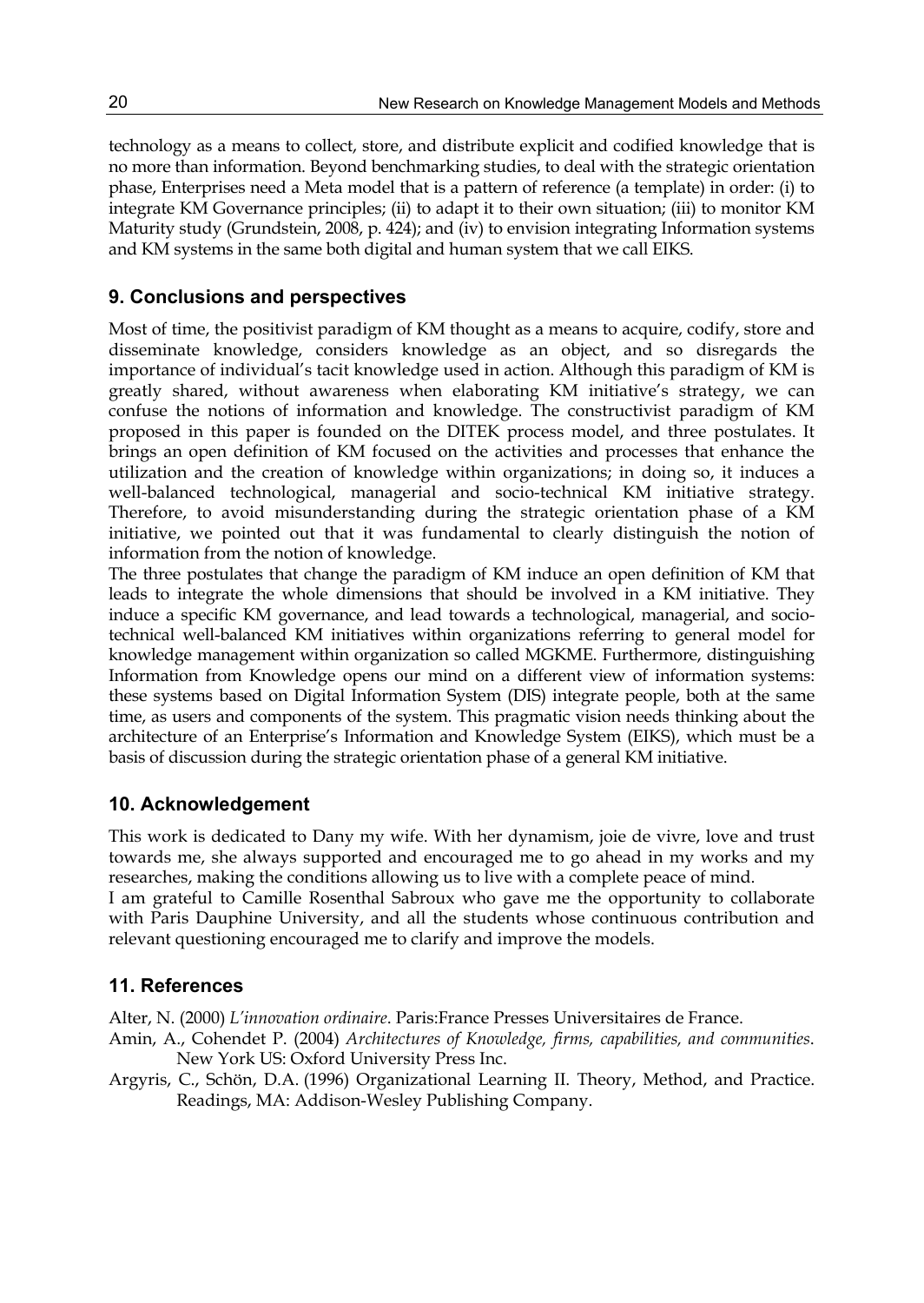- CEN-CWA 14924-1 (2004). Knowledge Management Framework. In European Guide to Good Practice in Knowledge Management (Part 1). Brussels: CEN, CWA 14924-1:2004 (E). Retrieved June 19, 2004, from ftp://cenftp1.cenorm.be/PUBLIC/CWAs/e-Europe/KM/CWA14924-01-2004-Mar.pdf
- Coakes, E. (2002) Knowledge Management: A Sociotechnical Perspective. In E. Cokes, D. Willis & S. Clarke (Eds), Knowledge Management in the Sociotechnical World (Chapter 2, pp.4-14). London, Springer-Verlag.
- COBIT® (2005) Control Objectives for Information and Related Technology. Control Objectives, Management Guidelines, Maturity Models, (4th Edition). Rolling Meadows Illinois: IT Governance Institute.
- Davenport T. H., Prusak L. (1998) Working Knowledge. Harvard Business School Press, Boston.
- Deming, W.E. (1982): *Out of the Crisis*. MIT Press International
- Edvinsson, L. & Malone, M. S. (1997). Intellectual Capital. Realizing your Company's True Value by Finding its Hidden Brainpower. New York, NY: HarperCollins Publisher, Inc.
- Grundstein, M. (1996). "CORPUS", an Approach to Capitalizing Company Knowledge. P. Ein-Dor (Ed.) Artificial Intelligence in Economics and Management (pp.139-152). Tel-Aviv, Boston, MA: Kluwer Academic Publisher.
- Grundstein, M. (2000). From capitalizing on Company's Knowledge to Knowledge Management. In D. Morey, M. Maybury, & B. Thuraisingham (Eds), Knowledge Management, Classic and Contemporary Works (chapter 12, pp. 261-287). Cambridge, Massachusetts: The MIT Press.
- Grundstein, M. (2005a). MGKME: A Model for General Knowledge Management within the Enterprise. 2nd International Conference on Intellectual Capital, Knowledge Management and Organizational Learning, Proceedings. American University in Dubai, UAE, (ICICKM05 Proceedings pp.201-211). Reading, UK: ACL.
- Grundstein M. (2005b) Pilotage d'un projet Global de Knowledge Management (PGKM). Research Report #12. Paris, France: MG Conseil (www.mgconseil.fr ).
- Grundstein M. (2007) Knowledge Workers as an Integral Component in Global Information System Design. In Wai K. Law (Ed.), Information Resources Management: Global Challenges (Chapitre XI, pp. 236-261). Hershey PA: Idea Group Publishing, 2007.
- Grundstein, M. (2011) Establishing an Ad Hoc Infrastructure for Innovative Technologies Deployment: The Case of Knowledge-Based Systems. In E.N. Murthy (Ed.) , The IUP Journal of Infrastructure, Vol. IX No. 2, Andhra Pradesh: India: The Icfai University Press.
- Grundstein, M. (2008) Assessing the Enterprise's Knowledge Management Maturity Level. Int.J. Knowledge and Learning, Vol.4, No. 5, pp. 415-426.
- Grundstein M., Rosenthal-Sabroux C. (2003) Three Types of Data For Extended Company's Employees: A Knowledge Management Viewpoint. In M. Khosrow-Pour (Ed.), Information Technology and Organizations: Trends, Issues, Challenges and Solutions, 2003 IRMA Proceedings (pp. 979-983). Hershey, PA: Idea Group Publishing.
- Grundstein, M., & Rosenthal-Sabroux, C. (2004). GAMETH®, A Decision Support Approach to Identify and Locate Potential Crucial Knowledge. In D. Remenyi (Ed.), Proceedings 5th European Conference on Knowledge Management (pp. 391 – 402). Reading, UK: Academic Conferences Limited.
- Guldentops, E. (2004). Governing Information Technology through COBIT®. In W. V. Grembergen (Ed.), Strategies for Information Technology Governance (chap. XI, pp. 269-309). Hershey, PA: Idea Group Inc.